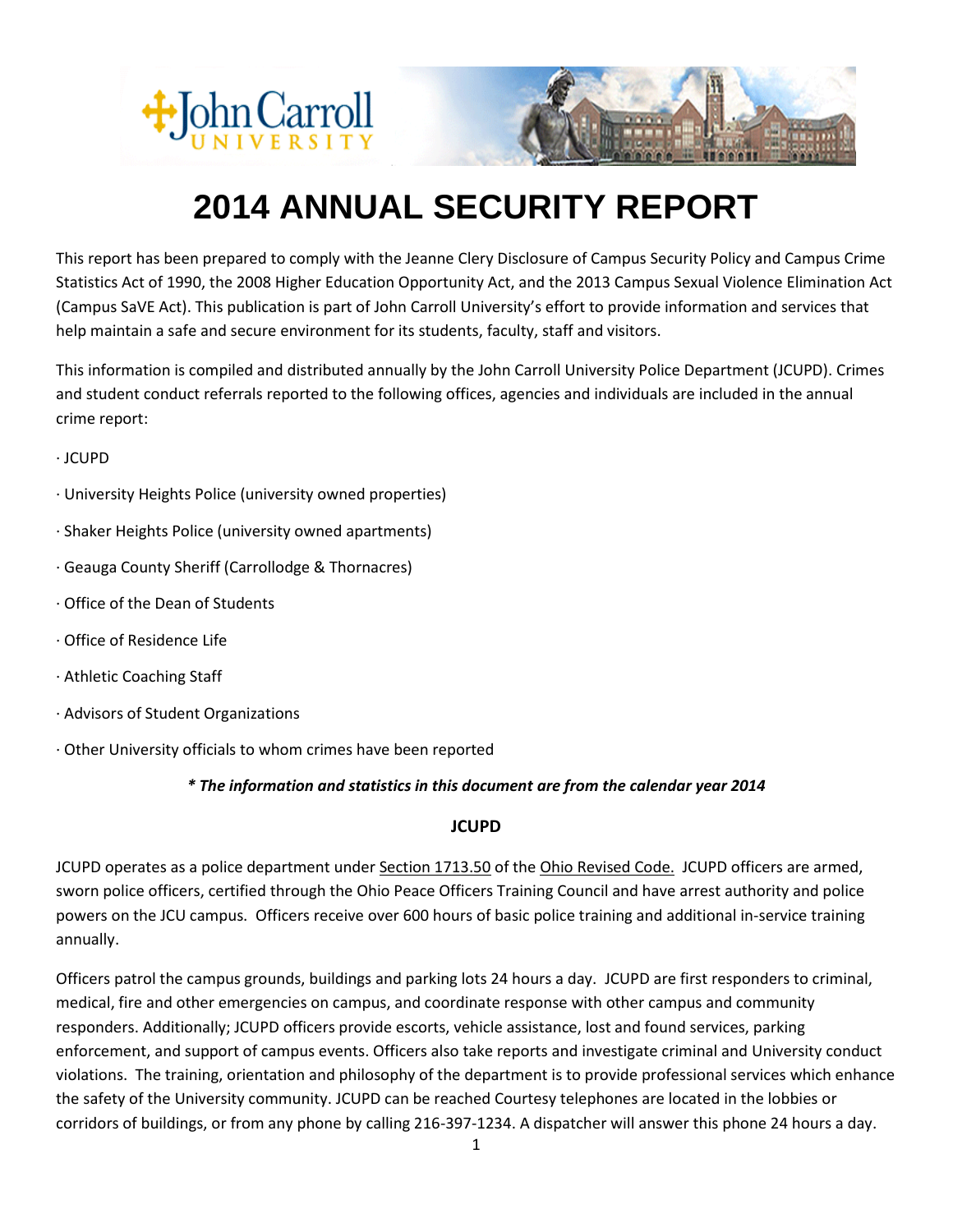# **LOCAL POLICE**

The University lies primarily within University Heights, but also has property in Shaker Heights. JCUPD has concurrent jurisdiction for University property within each city, and therefore works closely with both Police departments. JCUPD has a mutual aid agreement with the University Heights Police Department (UHPD) which describes reporting and investigating crimes involving JCU students and employees on campus and in the city. It also details information-sharing and other cooperative arrangements between the departments.

The University Heights and Shaker Heights are the primary police agencies within their city jurisdiction. Both agencies utilize the Shaker Heights Municipal Court and the Cuyahoga County court system. The JCUPD may investigate criminal incidents occurring on and off campus involving students and employees. However, should a victim wish to seek (or a prosecutor wish to pursue) criminal prosecution, the city police department with jurisdiction will investigate and work with appropriate prosecutors to consider criminal prosecution.

#### **PUBLIC RECORDS**

As of 2015, JCUPD police records are considered Public Records as defined in the Ohio Public Records Act, and release of police records are governed by the requirements and exceptions set out in that Act. Information about Ohio public records can be found here: [http://www.ohioattorneygeneral.gov/Legal/Sunshine-Laws.](http://www.ohioattorneygeneral.gov/Legal/Sunshine-Laws) The JCUPD records policy can be found at: [http://sites.jcu.edu/css/.](http://sites.jcu.edu/css/)

# **REPORTING CRIMES AND OTHER EMERGENCIES**

Crimes or other emergencies should be reported 24 hours a day to JCUPD at 397-1234. Other options for reporting, or advice/guidance if you are unsure if a crime has occurred are:

- ► E-mail JCUPD at [jcupd@jcu.edu](mailto:jcupd@jcu.edu)
- $\triangleright$  Visit the JCUPD office in room 14 of the Rec Plex.
- Call University Heights Police at 216-932-1800, or visit their offices at 2300 Warrensville Center Road.

For any emergency, call the JCUPD dispatcher at the 216-397-1234 number and give the following information:

- $\triangleright$  Your name.
- $\triangleright$  Your location.
- $\triangleright$  The nature of the emergency (person bleeding, not breathing, fire etc.).
- $\triangleright$  The exact location of the emergency (Student Center, Jardine Room etc.).
- $\triangleright$  A phone number for the dispatcher to call you back if needed.
- $\triangleright$  Any other information the dispatcher asks you.
- $\triangleright$  Don't hang up until the dispatcher indicates you should do so.

By calling 216 -397-1234 instead of 911 directly; JCUPD, JCUEMS and other campus responders can respond to the emergency while the JCUPD dispatcher calls 911. This enables help to be on scene quickly while campus responders meet and take local responders directly to the emergency location thus avoiding delays by local responders. If you do call 911, call the JCUPD dispatcher, give the information above, and tell them that you called 911.

Reported incidents are investigated by JCUPD along with local, state, or other police agencies as needed. All criminal matters should be reported to JCUPD, even if a report is made to residence hall assistants or other personnel.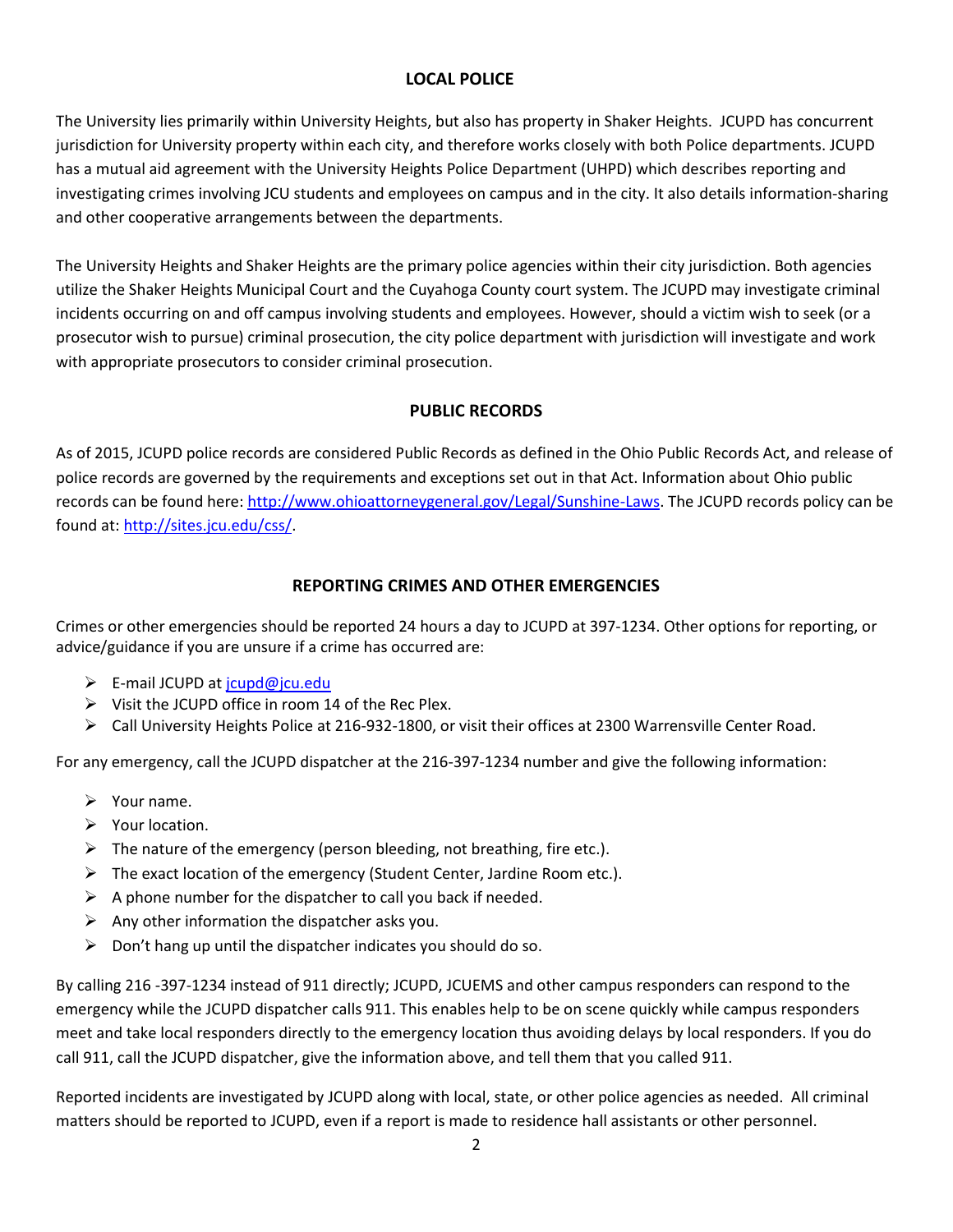# **CONFIDENTIAL REPORTING**

Reporting incidents, experiences and concerns to University Officials is encouraged so that members of the JCU community can find help for difficult situations and take appropriate action. Should anyone wish to make a report in confidence, there are various options to consider:

- $\circ$  You may report crimes anonymously to the JCUPD tip line by calling 216-397-1515.
- o You may report a crime or incident to someone possessing legal privilege. If you do so, that person must maintain confidentiality unless he/she determines that there is imminent risk of harm to self or others. These persons possessing legal privilege include:
	- Licensed counselors, psychologists & psychiatrists in the Campus Counseling Center, Violence Prevention and Action Center, or off-campus agencies/offices.
	- $\triangleright$  Physicians or health care providers in Campus Health Service or in a hospital, clinic or doctor's office.
	- $\triangleright$  Members of the clergy who are ordained and acting in the capacity of a pastoral counselor.
- o You may report crimes or incidents to University Officials (Residence Life staff, coaches, Dean of Student's Office, professors etc.) and ask that the University handle the matter confidentially. A request for confidentiality may limit the University's ability to respond to the reported crime or incident. It is important to note that confidentiality cannot be guaranteed. University Officials receiving a report in confidence will try to maintain your privacy to the extent possible; however, University Officials may be required to report the crime or incident to others within the University or law enforcement agencies outside the University in order to address the issues raised and meet the University's legal obligations. Federal and State laws have reporting requirements which designate most faculty and staff as "mandatory reporters," and thus faculty and staff are required to report to JCUPD crimes listed in this report and any felony crimes. Additionally, any incident of sexual harassment or sexual assault must be reported to the University Title IX Coordinator.

#### **PREVENTION AND AWARENESS PROGRAMS**

Programs offered to the campus community emphasizing prevention and safety awareness are created, coordinated and/or presented by the following offices:

- Violence Prevention and Action Center (VPAC)<http://sites.jcu.edu/vpac/>
- JCUPD <http://sites.jcu.edu/css/>
- Residence Life <http://sites.jcu.edu/reslife/>
- Health Promotion and Wellness<http://sites.jcu.edu/wellness/>

Below are descriptions of programs offered by these departments to the entire campus, or specific audiences.

#### **A. Primary Prevention Programs**

Prevention programs informed by research and assessed for value, effectiveness or outcome that are intended to stop dating violence, domestic violence, sexual assault and stalking before the occur through the promotion of positive and healthy behaviors that foster healthy, mutually respective relationships and sexuality, encourage safe bystander intervention, and seek to change behavior and social norms in healthy and safe directions.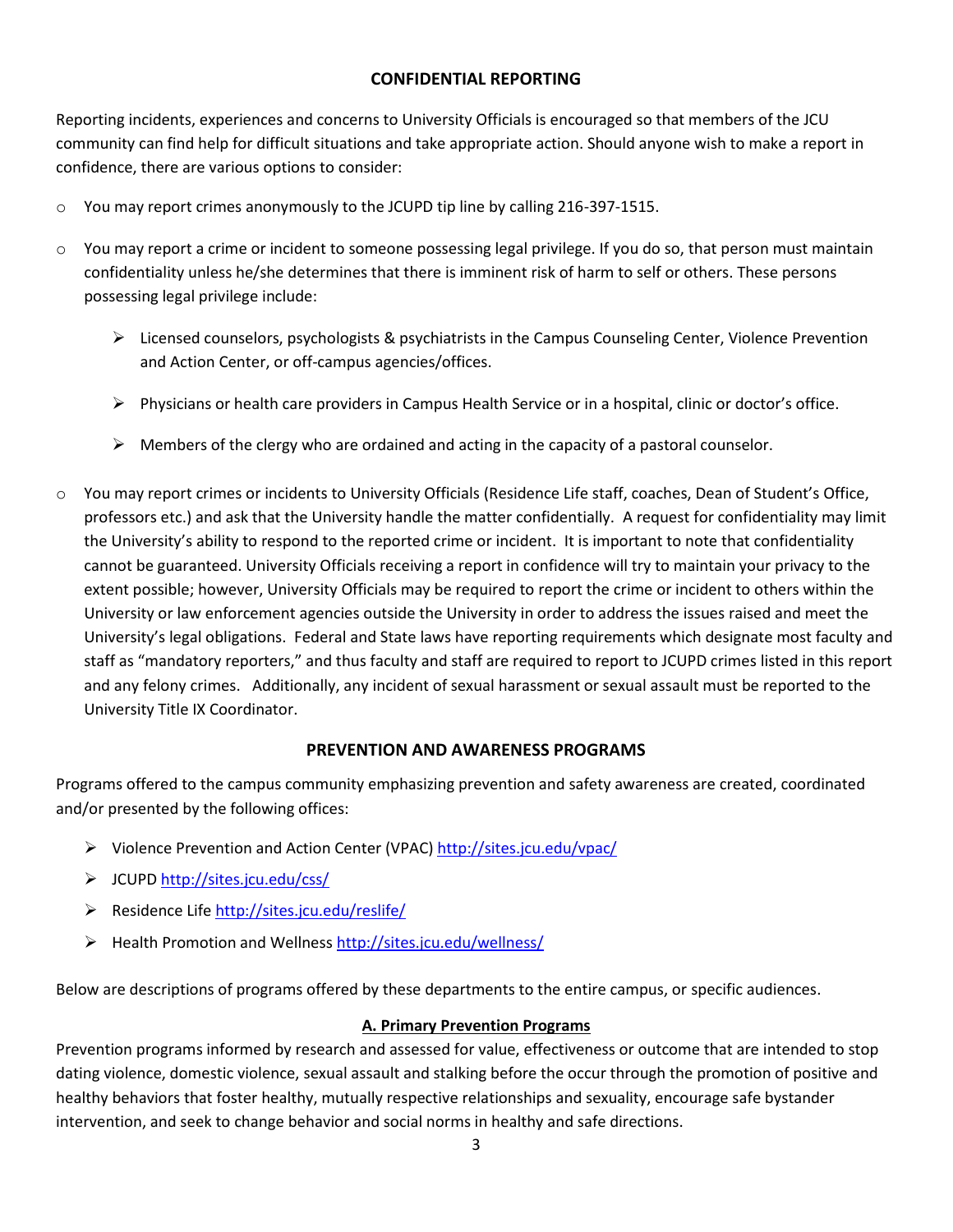### **PREVENTION AND AWARENESS PROGRAMS (con't)**

\**Alcohol, Sex and Consent***:** When someone is drinking, it's not always clear whether they can consent or not. Participants have dialogue about our responsibility, the law, and making sure that we know where we stand when it comes to alcohol and consent.

*\*Empowerment:* Participants discuss what it means to expect respect in a relationship, setting boundaries, and ways to build up one another.

*\*Let's Get Loud (Assertiveness Training):* Participants learn strategies for identifying and acting on one's desires, needs, and opinions while remaining respectful to others.

*\*Helping a friend through a crisis:* Participants learn about the signs that may indicate a friend is experiencing some form of interpersonal violence, tips on how to talk with a friend about their situation, ways to be supportive, and how/where to refer a friend for help.

*\*The survivor perspective:* Participants hear from a JCU survivor of sexual assault or survivor of relationship violence.

*Who's watching you:* Participants will learn ways to handle a situation in which they feel "creeped out", ways in which people can use of technology to stalk, and how to protect themselves.

**\****Becoming an All American (JCU Athletes) / Core Values & Healthy Relationships***-** Values based positive psychology program that has participants discuss their values and how it affects their decision making. Program discusses challenges student athletes face individually and as a team and then using their values to overcome the challenge. Students watch survivor video (a 2014 JCU graduate who was a student athlete). Discuss bystander intervention techniques and values used to be a positive bystander and assist someone who might experience relationship violence. Discuss social media and presenting your true self (values) in all areas of the students' life. Discuss resources on and off-campus regarding assisting someone who has experienced interpersonal violence.

*\*Healthy Relationships* **-** Discuss healthy and unhealthy relationship characteristics, including red flags to determine an unhealthy relationship and perpetrators of sexual violence using alcohol and other drugs to incapacitate victims. Discuss consent and substance use and abuse. Process how to support a victim if they experienced interpersonal violence.

\*Programs have been completed since January 2014

# **B. Bystander Intervention**

Training on safe and positive options that may be carried out by an individual or individuals to prevent harm or intervene when there is a risk of dating violence, domestic violence, sexual assault, stalking or other unsafe behavior.

*Annual Bystander Intervention*: This program teaches participants positive actions to take to prevent or intervene in a situation which may include high-risk drinking, sexual assault, dating or domestic violence, and stalking using bystander intervention techniques. Participants discuss personal intervention strategies in different scenarios that they have experienced or might experience as a JCU student. Discuss on and off campus resources This program is presented by VPAC, Health Promotion and Wellness and JCUPD.

The following groups have received Bystander Intervention training in 2014: Greek Fraternities and Sororities, PanHellenic Council, Greek New Members, New Student Leaders, academic classes, Pathways Students with the Center for Student Diversity & Inclusion, Assistant Directors of Rec Sports, and Freshman New Student Classes.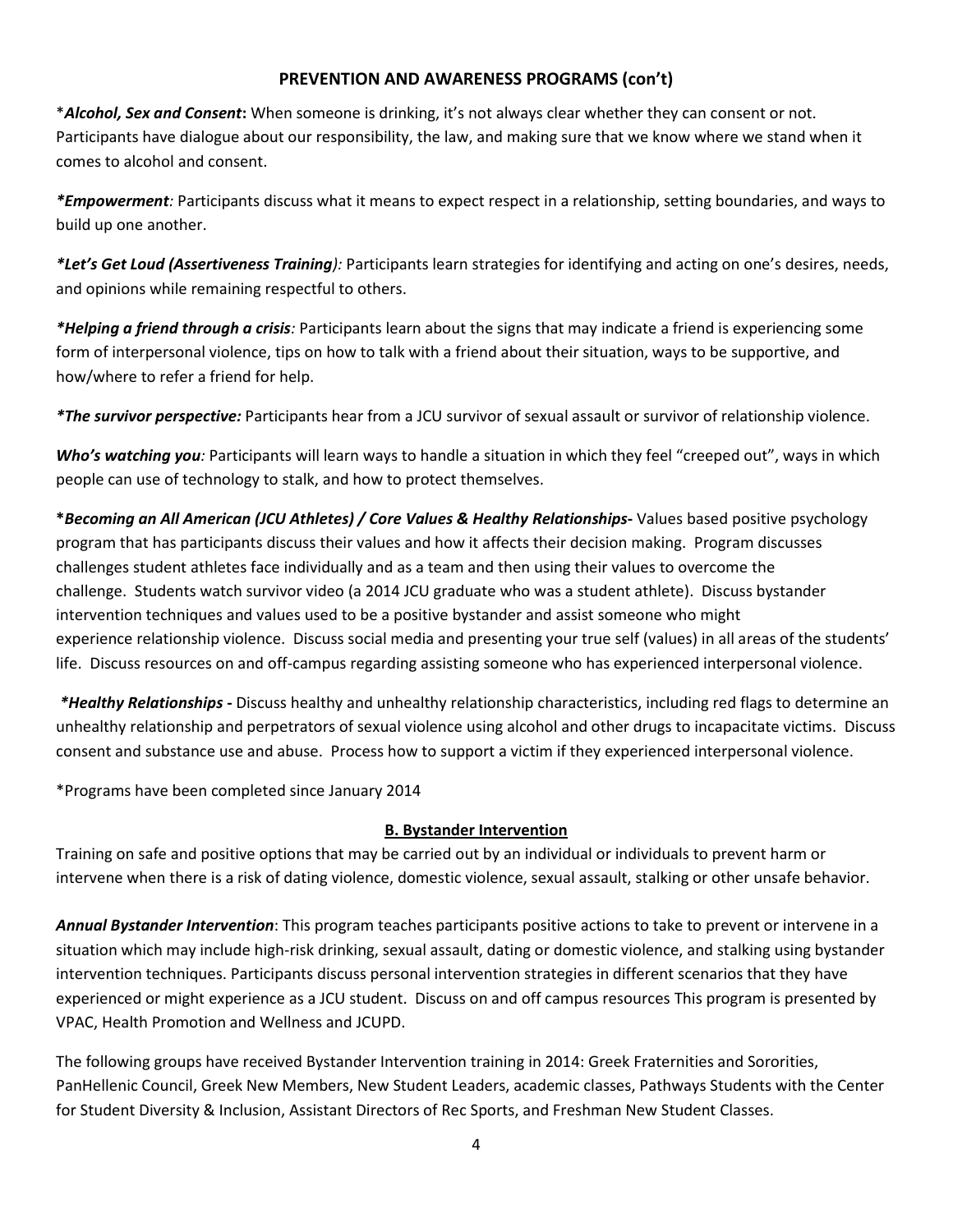### **PREVENTION AND AWARENESS PROGRAMS (con't)**

*Bystander Intervention Training for rising sophomores*- A partnership with VPAC, Office of Residence Life, Dean of Students Office, Recovery Resources and The Cleveland Rape Crisis Center. A training program for rising sophomores on bystander intervention strategies around topics of mental health, sexual assault, problem gambling, and substance use.

# **C. Risk Reduction**

Options to decrease perpetration and bystander inaction and to increase empowerment for victims in order to promote safety and to help individuals and communities address conditions that facilitate violence.

*Women's Self-Defense –* A program which stresses self-awareness, body language, use of voice and actions to escape, comply or fight when confronted with a potential act of violence. This empowering, hands-on program is offered annually to Greek organizations and resident students by JCUPD.

# **D. Awareness Programs**

Community-wide or audience specific programming, initiatives and strategies that increase audience knowledge and share information, and resources to prevent violence, promote safety and reduce perpetration.

*Consent Tea-* An awareness program in the Student Center Atrium in which VPAC partnered with Residence Life to provide community members cups of tea which included facts about consent. The program played the Consent Tea video:<https://www.youtube.com/watch?v=fGoWLWS4-kU> and provided on and off-campus confidential resources.

*Streaks Speaking Out-* A marketing campaign highlighting four male JCU students who speak out against violence.

*Consent posters-* A marketing campaign which highlights what constitutes consent and resources for students if they experience sexual violence.

*Violence Prevention and Action Center posters-* A marketing campaign that encourages students to "Get Help" by contacting VPAC as a confidential resource on campus.

*Violence Prevention and Action Center website and brochures-* The VPAC website and brochures which are used to educate the JCU community on interpersonal violence and resources on and off-campus.

*It's On Us Event-* An awareness program in the Student Center Atrium in which Student Union had students of JCU sign the It's On Us pledge to help keep women and men safe from sexual assault and a promise to not be a bystander to the problem, but to be a part of the solution.

*Orientation to VPAC services-* Provide presentations on prevention and response services offered through the Violence Prevention and Action Center.

*'Brave Miss World' documentary and discussion*- This program collaborated between VPAC, JCU Hillel, and Cleveland Hillel. The 'Brave Miss World' documentary was shown which documented a survivor of sexual violence. A discussion with program participants followed the documentary. On and off-campus confidential resources were provided.

*It's On Us: 'A Night on Warrensville'-* A VPAC and Student Union program consisting of a play in which a JCU student is sexually assaulted. Small group discussions were held after the play and on and off-campus resources were provided.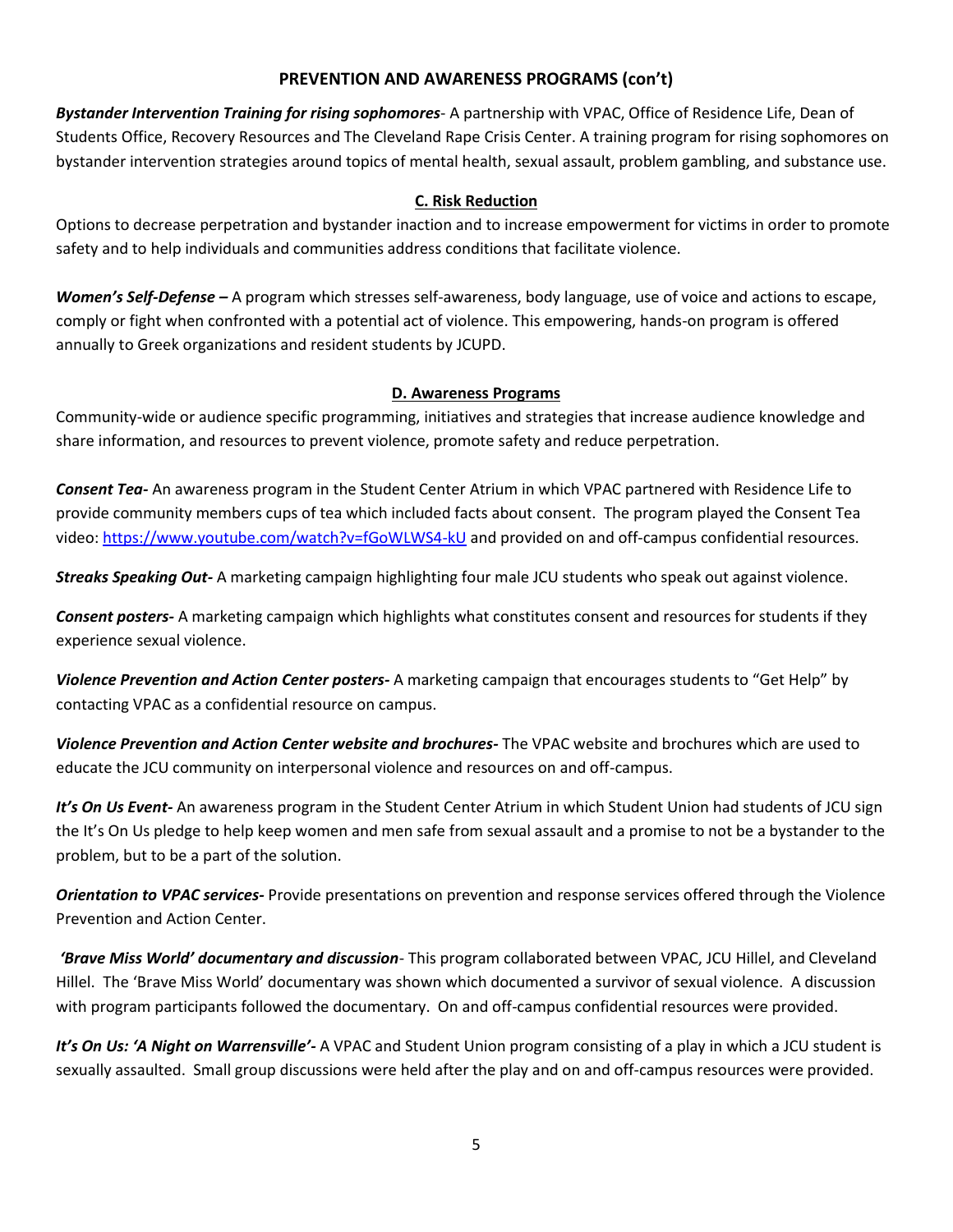### **PREVENTION AND AWARENESS PROGRAMS (con't)**

#### **E. Ongoing Awareness and Prevention Campaigns**

Programming, initiatives and strategies that are sustained over time and focus on increasing understanding of topics relevant to and skills for addressing dating violence, domestic violence, sexual assault, and stalking, using a range of strategies with audiences throughout the institution.

*Purple Light Nights-* An awareness campaign in the month of October in which faculty and staff offices on-campus display purple lights to increase awareness about domestic violence. This program provides confidential resources on and off-campus for survivors or secondary survivors of domestic violence.

*Residence Life Staff Safety Training –* Annual training for all Resident Life staff, regarding recognizing and responding safely and effectively to emergencies. Presented by Risk Management and JCUPD.

*Sex Signals-* This program is a live performance that uses improvisation, humor, and audience participation to explore the social pressures of relationships in college while addressing the importance of obtaining consent and creating a safe environment. This program is presented to all incoming freshmen students during orientation week.

*JCU Athletic Team Trainings-* A VPAC partnership with Health Education & Wellness, JCUPD and Athletics in which every academic year each NCAA Division III Athletic Team is trained on safe and positive Bystander Intervention techniques to intervene in situations involving sexual assault, domestic violence, dating violence, stalking, and/or high-risk drinking.

*White Ribbon Campaign-* An annual event where male faculty, staff, and students hand out white ribbons to men in the JCU community pledging to "never commit, condone or remain silent about violence against women, girls, or children."

It's On US- A Student Union campaign, based on the White House Task Force on Sexual Assault to stop sexual assault on college campuses. JCU specific marketing was created and distributed providing information on sexual violence.

*New Student Orientation: College 101*- A set of skits about college life provided by upperclassman trained orientation staff to students and parents of incoming students. One skit covers sexual assault and confidential resources on-campus are discussed. At the end of the program, Orientation Staff answer questions that members of the audience have.

*New Student Orientation: Small Group-* Upper class JCU student orientation staff provide small group discussion to incoming freshman students on healthy relationships, consent, interpersonal violence and resources on and off-campus.

*Take Back the Night: March a Speak Out-* An annual program held in April for Sexual Assault Awareness month which includes a march around JCU's campus and survivor speak out.

*Haven*- Uses a population level approach to educate all first year and transfer students on issues associated with sexual assault and relationship violence, taking into account their unique perspectives and experiences.

*Training on responding to survivors of Interpersonal Violence-* A training program providing students, faculty, and staff with resources on how to respond to survivors of interpersonal violence. The following groups have received training:

Residence Life Staff, Student Affairs Professional Staff, Faculty, Orientation Staff, Department of Biology, Boler School of Business, Center for Service & Social Action

*Customized Programming*: The VPAC, Health Promotion and Wellness, JCUPD and Residence Life offices will work with the group/individual requesting the program in developing a program to fit your specific needs.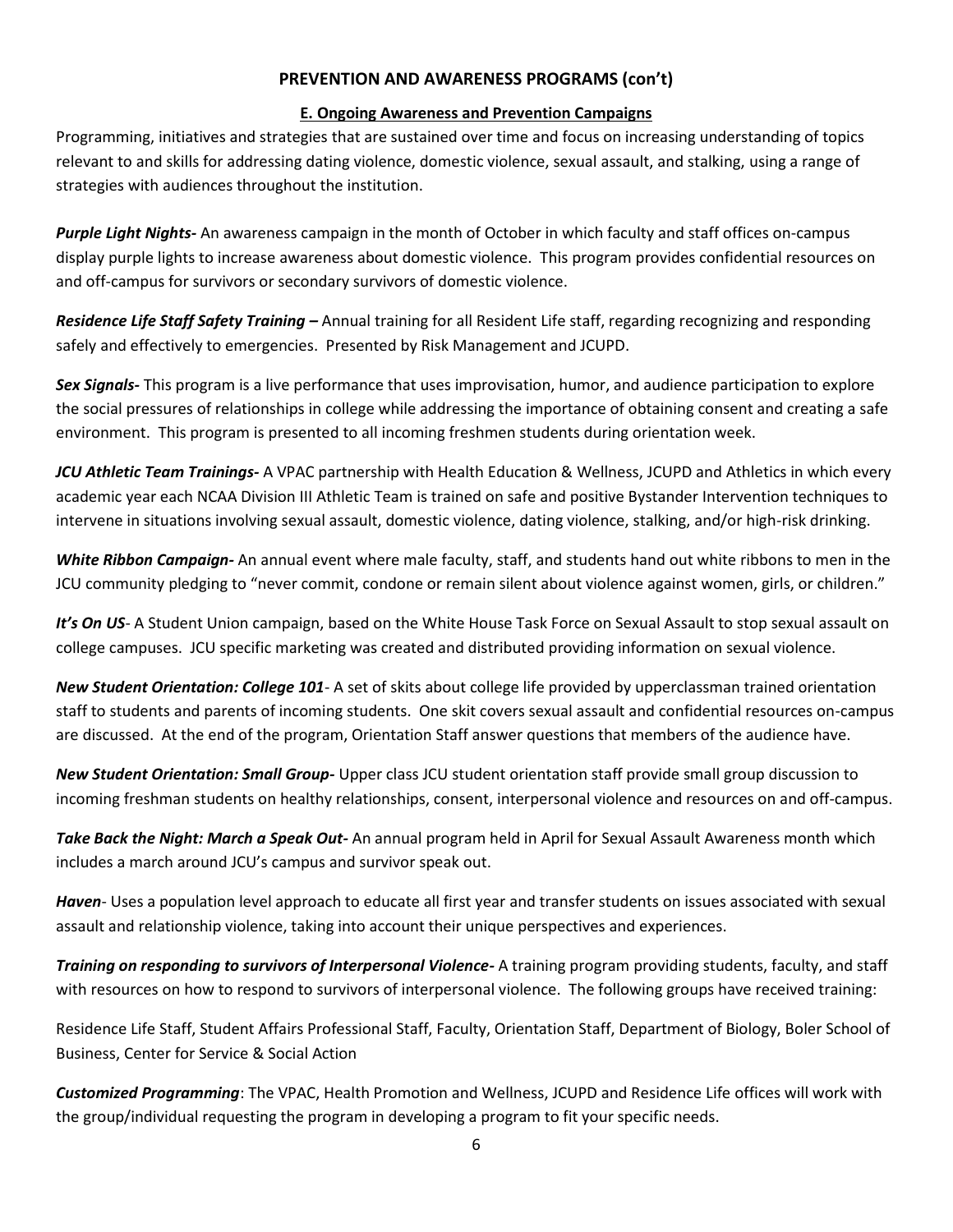### **INTERPERSONAL VIOLENCE POLICY**

John Carroll University seeks to provide a community for students that promote personal growth and development. The University asserts that respect for the rights and dignity of all people must be protected. This goal is an integral part of all aspects of University life, rooted in our Jesuit Catholic identity, and is essential to our academic community.

John Carroll University is committed to providing a learning environment free from harassment, discrimination, and violence. Interpersonal violence is a serious issue on college campuses and is not tolerated at John Carroll. Interpersonal violence includes all forms of sex discrimination prohibited by Title IX of the Higher Education Amendment of 1972, including gender discrimination, sexual harassment, sexual assault, gender-based stalking and relationship abuse.

It is the policy of John Carroll University, consistent with the aforementioned beliefs and values that any interpersonal violence offenses (Relationship Violence, Stalking, Sexual Harassment, Sexual Assault, Non-Consensual Sexual Contact, and Sexual Exploitation) are prohibited and will not be tolerated. Thus, the University reserves the right to pursue disciplinary action for interpersonal violence offenses against John Carroll community members and others without regard to prosecution by criminal justice authorities. The Interpersonal Violence Policy covers violations committed by John Carroll University students. All students should be aware of the consequences for interpersonal violence offenses. The University urges persons who believe an interpersonal violence offense has been committed against them to seek assistance from any of the available on-campus or off-campus resources.

Relationship Violence, Stalking, Sexual Harassment, Sexual Assault, Non-Consensual Sexual Contact, and/or Sexual Exploitation can be committed by a person or group against a person or persons regardless of sex, sexual orientation, gender identity, or gender expression. These offenses can be committed by strangers, current or former partners, friends, and acquaintances.

# **A. Definitions**

Relationship Violence is behavior used to establish power and control over another individual using fear, intimidation, violence and/or threat of violence. These behaviors can include, but are not limited to, physical, verbal, emotional, financial or sexual abuse. Examples of abuse may include, but are not limited to, hitting, punching, slapping, throwing objects, biting, yelling, name-calling, belittling, threatening violence, stealing money, destroying possessions, isolating, or committing sexual violence. Relationship violence can occur between casual or intimate partners (regardless of sex, sexual orientation, gender identity, or gender expression), former partners or family members.

Stalking is a pattern of two or more incidents of unwanted attention, harassment, contact, or other conduct directed at a specific person that would cause reasonable persons to fear harm to their physical health, mental or emotional health, safety, friends, family or property. Stalking may include, but is not limited to, telephone calls, text messaging, social networking, instant messaging, monitoring behavior, being in physical proximity to the person, or taking pictures.

Sexual Harassment means any unwelcome sexual advances, requests for sexual favors, offensive references to sex, sexual orientation, gender identity, gender expression, or other conduct of a sexual nature when:

-Toleration of such conduct is made either explicitly or implicitly a term or condition of an individual's employment, professional or student status; or

-Toleration of or rejection of such conduct is used as the basis for employment or academic decisions; or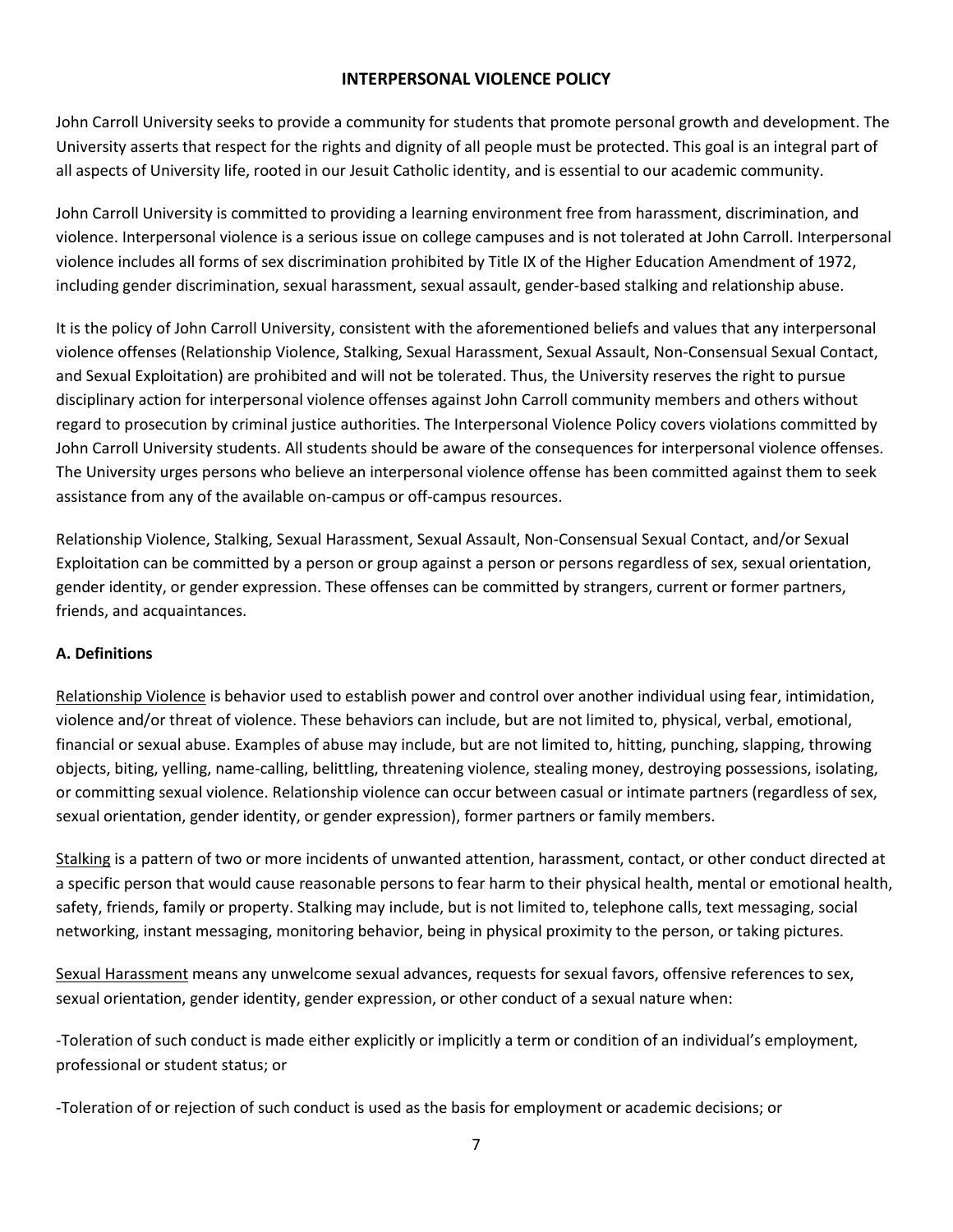-Such conduct has the purpose or effect of unreasonably interfering with an individual's work performance, educational experience, or living environment, or creates an intimidating, hostile, or offensive work, educational, or living environment.

-Sexual harassment can be verbal, written, physical or pictorial in nature.

Sexual Assault is engaging in, or attempting to engage in, oral, vaginal, or anal penetration through any means (i.e., penis, tongue, finger, foreign object, etc.) without the consent of the other person (see University Consent Standard).

Non-Consensual Sexual Contact includes any touching of any sexual body parts (i.e. breasts, buttocks, groin, genitals, mouth, etc.) or the touching of another with these body parts without consent. It also includes disrobing or exposure of another or to another without consent.

Sexual Exploitation occurs when individuals take non-consensual or abusive sexual advantage of another for their own advantage or benefit, or to benefit or advantage anyone other than the one being exploited, and that behavior does not otherwise constitute one of the other sexual misconduct offenses. Examples of sexual exploitation include, but are not limited to, invasion of sexual privacy, prostituting another person, non-consensual digital, video, or audio recording of nudity or sexual activity, unauthorized sharing or distribution of digital, video, or audio recording of nudity or sexual activity, engaging in voyeurism, going beyond the boundaries of consent (such as letting your friends hide in the closet to watch you having consensual sex), knowingly exposing someone to or transmitting a sexually transmitted infection, sexually transmitted disease, or HIV to another person, intentionally or recklessly exposing one's genitals in nonconsensual circumstances, inducing others to expose their genitals, and inducing incapacitation with intent to take sexual advantage of another person. Sexually-based stalking and/or bullying may also be forms of sexual exploitation.

#### **B. University Consent Standard**

Consent is freely given using mutually understandable words or actions that indicate a willingness to participate in mutually agreed upon sexual activity. Consent is mutually understandable when a reasonable person would consider the words and/or actions of the parties to have reached an agreement to engage in the particular sexual activity. In the absence of mutually understandable affirmative words or actions, it becomes the responsibility of the initiator (the person who wants to engage in a specific sexual activity) to obtain affirmative consent from the other partner.

Consent once given, may be withdrawn. If one partner initially offers words or actions that indicate consent, that partner may withdraw consent by indicating with words or actions that consent has been discontinued.

Consent for one sexual activity does not indicate consent for other forms of sexual activity. Similarly, past sexual consent does not imply future consent.

#### Capacity for Consent

Incapacitation is defined as being in a state in which a person sufficiently lacks the cognitive ability to realize that the situation is sexual, or cannot appreciate (rationally and reasonably) the nature and/or extent of that situation.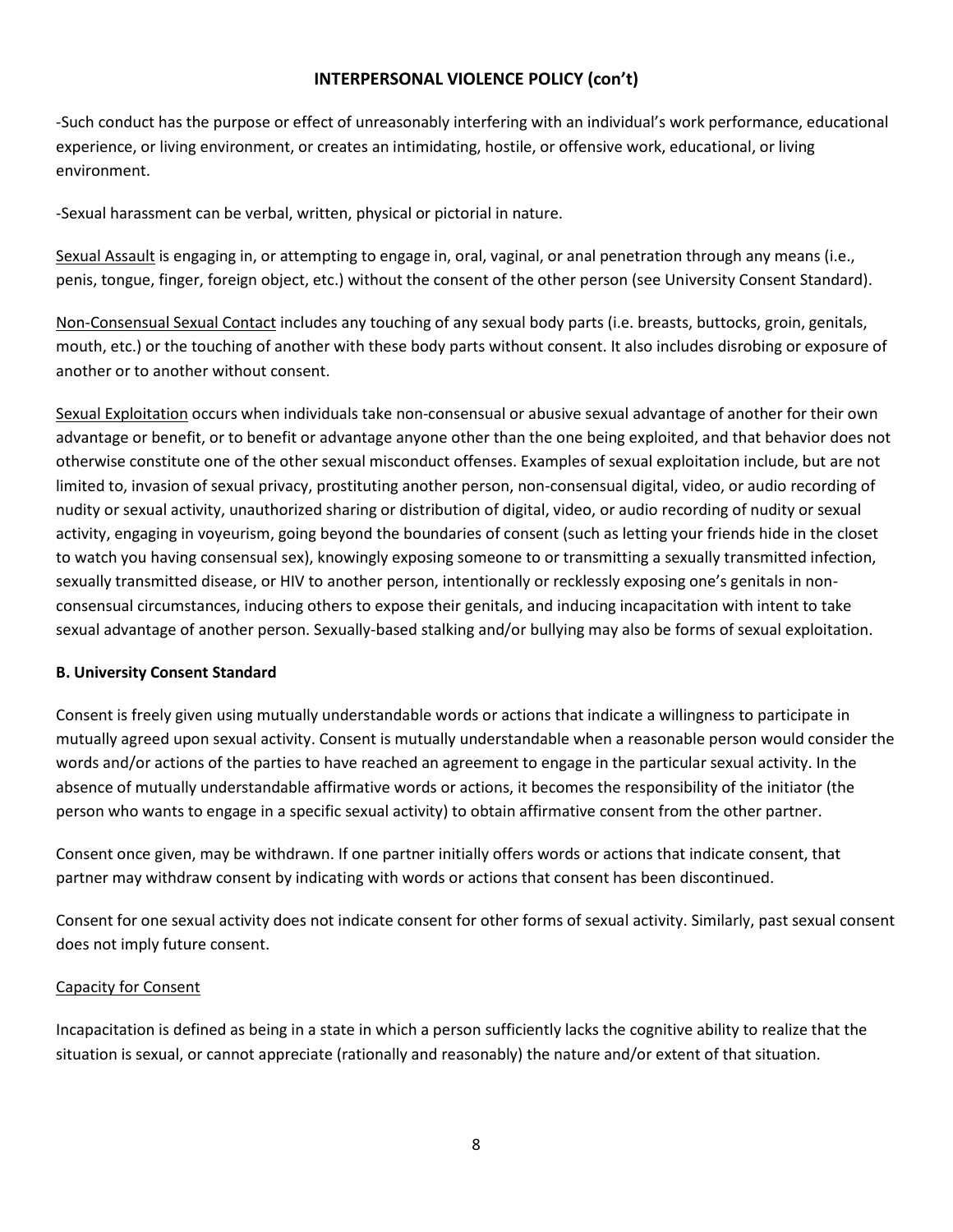Consent can only be given by those with capacity to consent. Minors younger than16 do not have the capacity to consent to sexual activity. For adults, capacity to consent is on a case by case basis. Mentally disabled persons and physically incapacitated persons may not have the capacity to give consent. One may be incapacitated temporarily as a result of mental illness, unconsciousness, or as a result of alcohol or other drug consumption.

One may not engage in sexual activity with another person when one knows or has reasonable cause to believe that person to be incapacitated due to alcohol or other drug consumption or other reasons. Taken in context, some indicators of possible incapacitation may include, but are not limited to the following: vomiting; slurred speech; decreased motor coordination; sleeping; unconsciousness; erratic or extreme behavior; knowledge of person's consumption; or bloodshot eyes.

# Coercion

Consent which is obtained through the use of fraud or force, whether by physical force, threats, intimidation, or coercion invalidates the consent.

# **C. Applicability**

This policy applies to all John Carroll University students. All students are encouraged to report alleged interpersonal violence offenses as soon as possible. Interpersonal violence offenses may be reported whether they occurred on campus, at a University sponsored event, or off campus including study abroad, internships, and immersion experiences.

#### **D. Confidentiality and Reporting**

To the extent possible, the University will maintain the confidentiality of all parties involved in alleged interpersonal violence offenses. Confidentiality, however, cannot be guaranteed.

Those who wish to discuss a situation in complete confidence should notify only the University Counseling Center or a priest acting in the capacity of pastoral counselor since they are not required to disclose knowledge of crimes reported to them except when necessary to prevent harm.

Students who experience interpersonal violence can meet with the Program Coordinator for the Violence Prevention and Action Center to discuss a situation confidentially, which means that the University will not pursue an investigation on the basis of confidential information shared with the VPAC coordinator if the student does not wish to do so. The VPAC coordinator is required to report basic non-identifying information to law enforcement and make periodic nonidentifying summaries of the crimes occurring on campus to the Title IX coordinator.

Under Ohio law, persons who know that a felony has been committed must report that information to law enforcement. All University employees (including Faculty, Staff, Graduate Assistants, Resident Assistants, and Resident Ministers) and contract employees (including Cleaning staff and JCU Dining Staff) excluding licensed professionals from the University Counseling Center and pastoral counselors (i.e. priests acting as pastoral counselors) must comply with this policy. Therefore, employees must report allegations of interpersonal violence offenses to the Title IX Coordinator or law enforcement authorities, which can include the John Carroll Police Department and/or the University Heights Police Department. It is the practice of JCUPD to report all felonies/serious crimes to UHPD or the appropriate jurisdiction.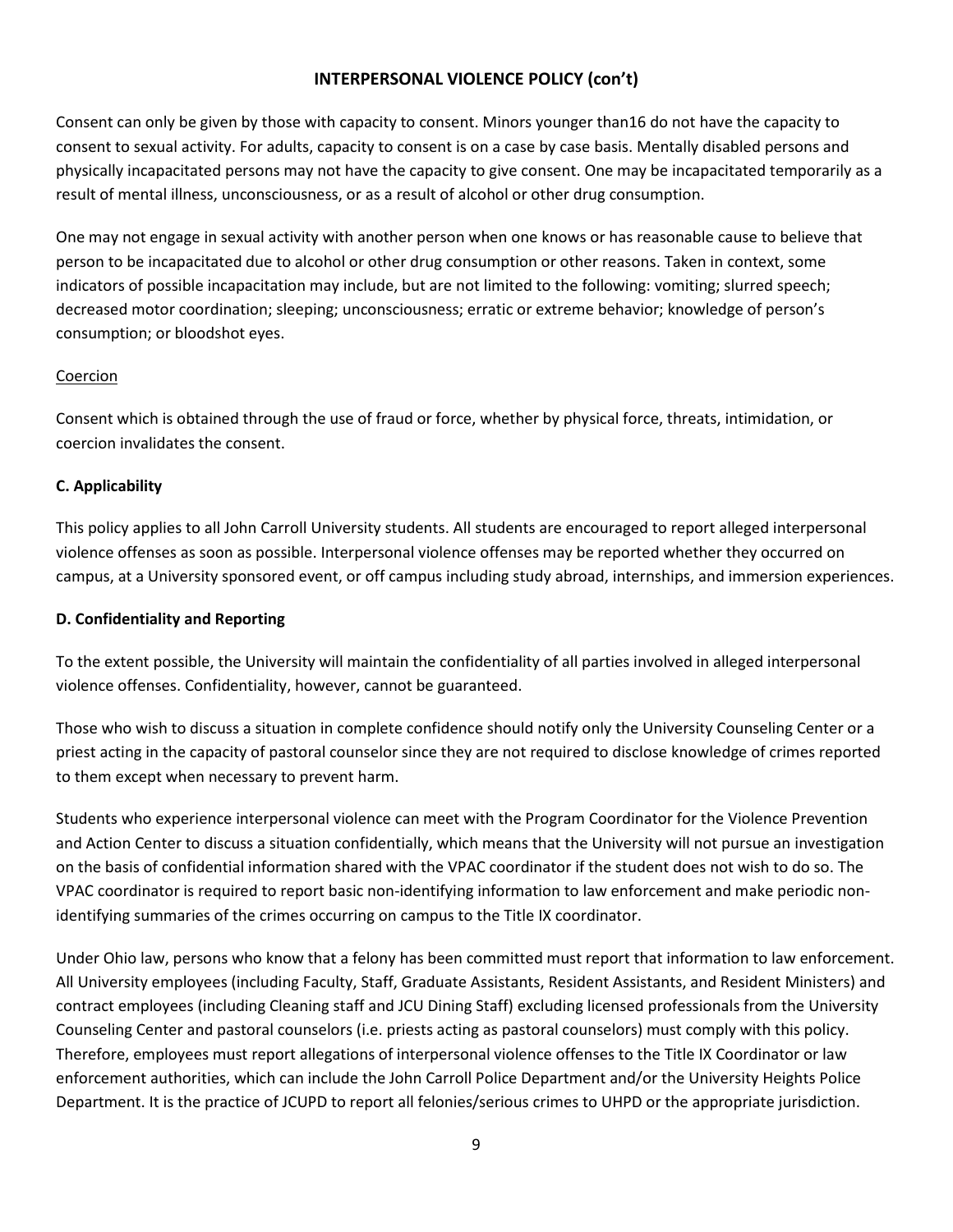### **E. Immunity Provision**

Individuals (recipients of the behavior and/or those assisting recipients) who report incidents of interpersonal violence which occur while they are engaged in underage drinking or illicit drug use will not be held responsible for violating the university alcohol and/or drug policy.

# **F. Retaliation**

The University strictly prohibits retaliation by, for, or against any participant (complainant, recipient of the behavior, respondent, or witnesses) for making a good faith report of any conduct, act, or practice believed to be interpersonal violence, for resisting such behavior, for participating in an investigation of the allegation, and/or for participating in the conduct process. Prohibited behavior includes any form of intimidation, threats, or harassment by the individual or friends, family, or other persons acting in support of or on behalf of that individual. Retaliation can be verbal, written, graphic, electronic, or physical. Acts of retaliation are by themselves, cause for disciplinary action. Concerns of retaliation can be reported to the Title IX Coordinator, JCUPD, the VPAC Coordinator, or the Dean of Students.

#### **G. Consequences**

Any student found responsible for a violation of the Interpersonal Violence Policy will be subject to disciplinary action up to, and including, expulsion. Specific conduct procedures may be found here <http://sites.jcu.edu/deanofstudents/pages/community-standards/interpersonal-violence-policy> . Even if John Carroll University members are not criminally prosecuted, the University can pursue disciplinary action.

In accordance with the Student Code, the University reserves the right to impose an interim suspension on any student accused of an interpersonal violence offense pending the outcome of an investigation and/or conduct hearing. The University reserves the right to issue a no contact directive to the students involved pending the investigation and outcome of a conduct hearing.

# **PROCEDURES FOR DEALING WITH INTERPERSONAL VIOLENCE**

# A. Procedures

John Carroll University encourages those who have experienced interpersonal violence to report the incident promptly, to seek all available assistance, and to pursue university discipline proceedings and criminal prosecution of the offender.

- 1. Immediate Action
	- $\triangleright$  Tell a trusted person about the act of interpersonal violence.
	- $\triangleright$  Preserve any evidence of the act. Depending on the type of interpersonal violence offense, evidence may include, but is not limited to, text messages, voice mail messages, bodily fluids, etc. Physical evidence such as clothing, bed sheets, etc. should be placed in a secure area.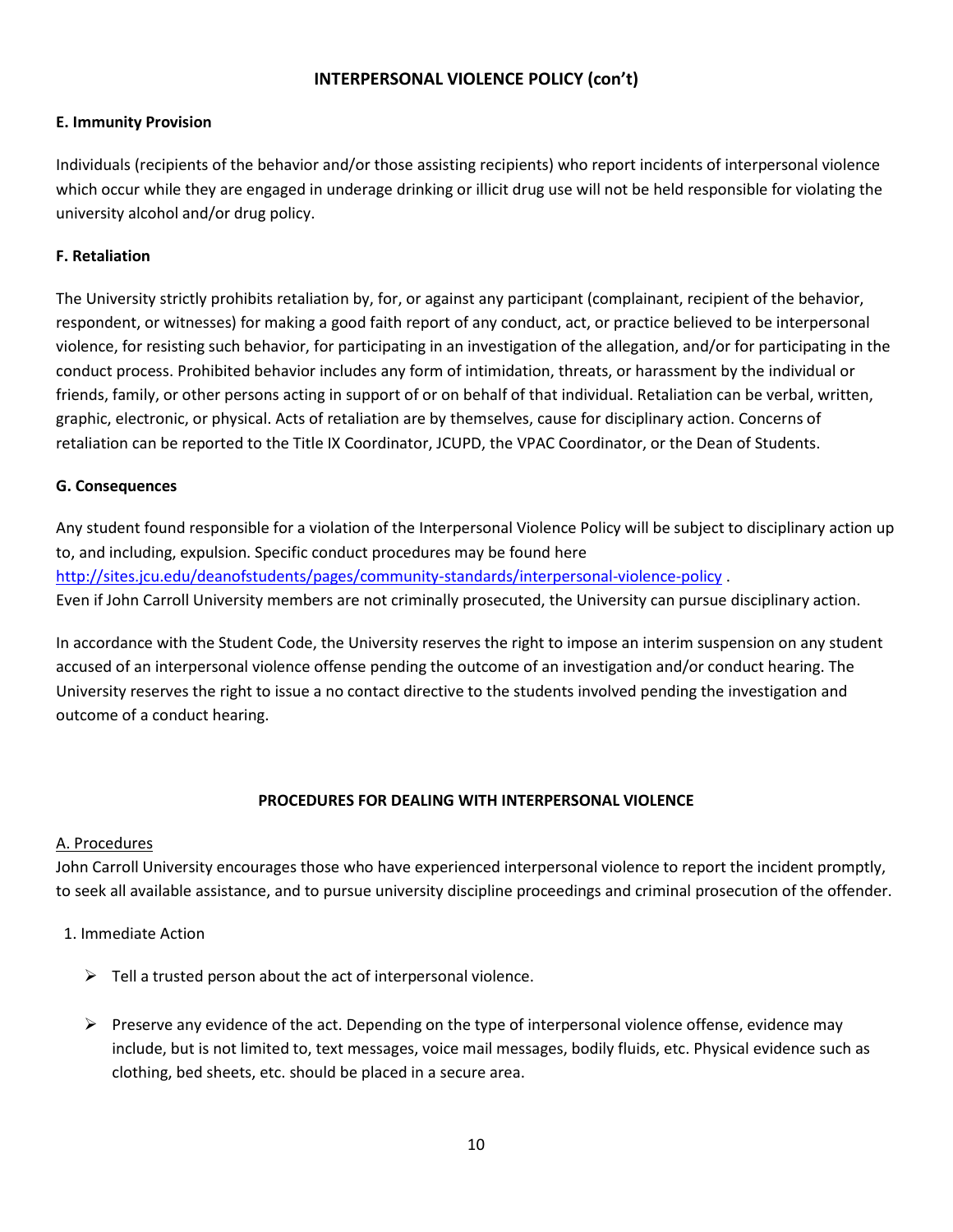- Contact the John Carroll Police Department at 216- 397-1234 and/or the University Heights Police Department at 216-932-1800 and/or the JCU 24-hour Crisis Hotline at 216-397-CALL. JCUPD can provide immediate referral information, access to the university counselor on-call, investigative assistance, and assistance with notifying local law enforcement agencies. The JCU 24-hour hotline can provide immediate support and crisis intervention, educate recipients of the behavior and/or supportive others about reporting options and medical care, and coordinate an in-person advocacy response when appropriate.
- $\triangleright$  Seek immediate medical attention at a SANE (Sexual Assault Nurse Examiner) Unit, depending on the type of interpersonal violence offense. If possible, do not bathe, urinate, douche, brush teeth, or consume liquids or food before seeking medical attention. A Sexual Assault Nurse Examiner is a registered nurse with expertise in forensic evidence collection and medical care following trauma, such as sexual assault or relationship violence. The five 24-hour SANE Units in Cuyahoga County are located at Hillcrest Hospital, Fairview Hospital, MetroHealth Hospital, University Hospitals, and Rainbow Babies & Children's Hospital. Hillcrest Hospital is the closest in proximity to John Carroll University. For more information, use the following link: [http://www.clevelandrapecrisis.org/resources/hospital-medical-resources/hospitals-in-cuyahoga-county-with-a](http://www.clevelandrapecrisis.org/resources/hospital-medical-resources/hospitals-in-cuyahoga-county-with-a-sane-unit)[sane-unit](http://www.clevelandrapecrisis.org/resources/hospital-medical-resources/hospitals-in-cuyahoga-county-with-a-sane-unit) At the hospital, an advocate may be offered from the Cleveland Rape Crisis Center. Advocates can provide support and information about the medical exam, reporting options, and victim rights. If an advocate is not offered, the individual can request to have an advocate or other support person present throughout the exam. Individuals under the age of 18 are able to receive medical attention and evidence collection without a parent present. However, the hospital is required to notify parents/guardians and the Department of Child and Family Services of the hospital visit.

Hospital personnel are mandated to report felony crimes. However, if the individual is over the age of 18, the person's name does not have to be disclosed. Individuals may choose whether or not to speak to the police at the hospital. Regardless of whether an individual makes a report with law enforcement at the hospital, the option to file charges at a later date still exists. When possible, do not disturb the crime scene before law enforcement completes an investigation.

# 2. Support Services

- $\triangleright$  Counseling: Students who have experienced interpersonal violence and their supportive friends/family members may receive free and confidential counseling at the:
	- 1. University Counseling Center (216-397-4283) and/or
	- 2. Cleveland Rape Crisis Center's 24 hour hotline (216-619-6192) and/or
	- 3. Domestic Violence and Child Advocacy Center's 24 hour hotline (216-391-HELP)

B. Violence Prevention and Action Center (VPAC): VPAC coordinates an immediate and supportive response to incidents of interpersonal violence by providing a range of responses, including crisis intervention, safety planning, transportation, accompaniment to the hospital and/or to speak with law enforcement, assistance in obtaining a No Contact Directive and/or civil protection order/restraining order, resources/information, and referrals. Students can access these services by contacting the VPAC Program Coordinator through the JCU 24-hour Crisis Hotline at 216-397-CALL (2255).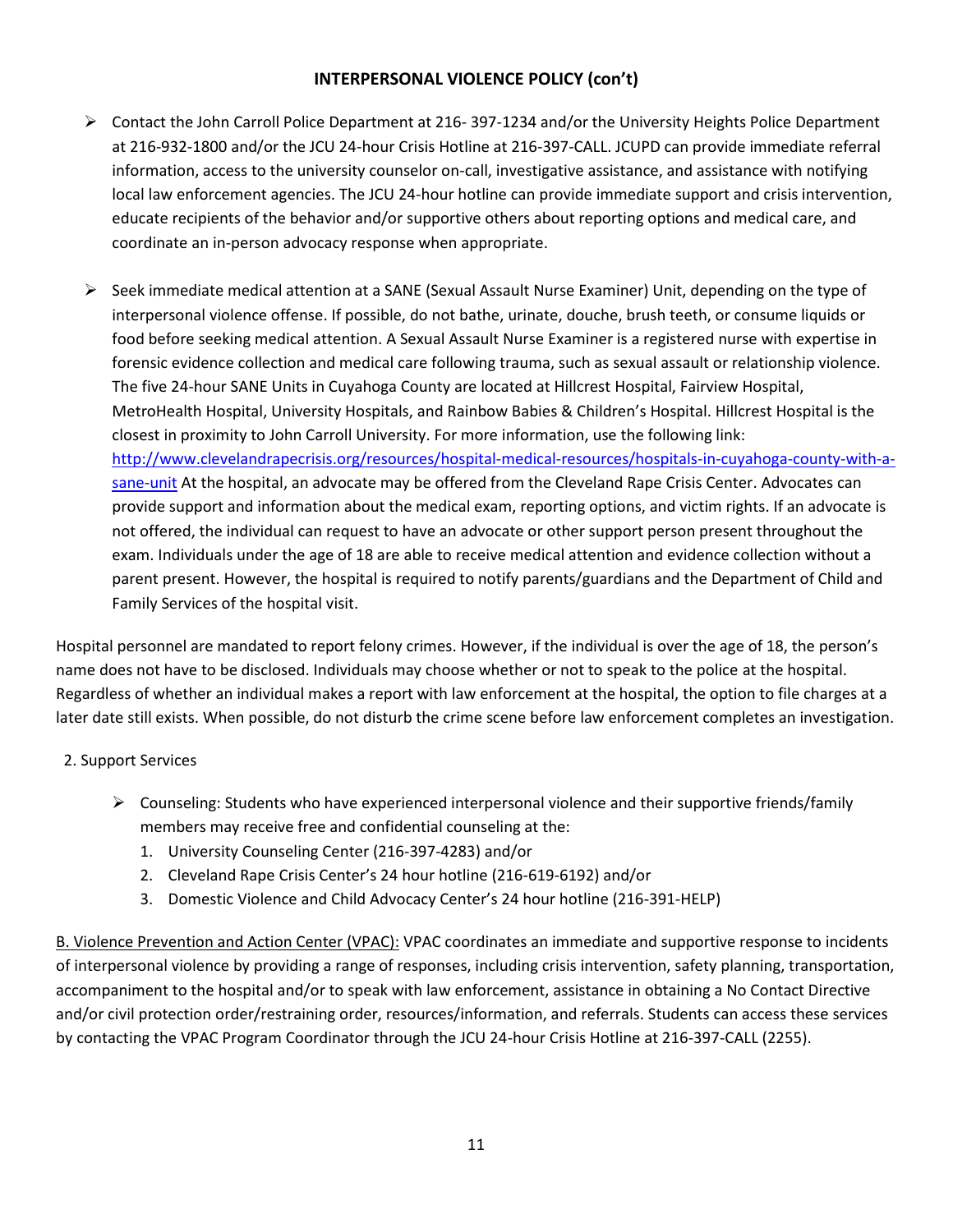C. Protective Measures: When the recipient of the behavior and the respondent participate in the same class (es) and/or reside in the same university residence or are in close proximity to one another (i.e. share the same athletic facilities, service sites, working situations, or transportation), the Dean of Students will consult with the appropriate individuals in making a determination regarding an appropriate alternative(s).

D. Reporting Options The University encourages those who have experienced interpersonal violence to report incidents to the Title IX Coordinator or the John Carroll Police Department and local law enforcement. Recipients of the behavior have the right, however, not to provide a statement to the Title IX Coordinator, JCUPD or local law enforcement.

Any student who wishes to receive more information on reporting processes, and/or obtain resource/referral information is encouraged to use VPAC. VPAC can also provide the recipient of the behavior with an advocate throughout the entire reporting process. The VPAC Program Coordinator can be reached at (216) 397-2175 or through the JCU 24-hour hotline at (216) 397-CALL (2255).

Filing a report does not necessarily obligate the recipient of the behavior to pursue disciplinary or criminal charges. Although the local police and university officials (including the Title IX Coordinator and JCUPD) have an obligation to protect the community from those who have engaged in violations of the Interpersonal Violence Policy, including relationship violence, stalking, sexual harassment, sexual assault, non-consensual sexual contact, and sexual exploitation, they are also mindful of the needs and desires of the recipient of the behavior when addressing any alleged offenses. There may be instances in which the University and/or law enforcement bodies pursue charges without the cooperation of the recipient of the behavior.

The recipient of the behavior is welcome to choose to have one person, including the Program Coordinator from the Violence Prevention and Action Center, with them when meeting with the Title IX Coordinator or JCUPD to file a report. Additionally, the Cleveland Rape Crisis Center has a 24-hour Face-to-Face Advocacy program to provide support and information to the recipient of the behavior at the police department (local municipality and/or JCUPD). The recipient of the behavior can access advocacy programs through VPAC's 24-hour hotline at (216) 397-CALL (2255).

- 1. Filing a report with the Title IX Coordinator (216-397-1559): The recipient of the behavior can meet with the Title IX Coordinator to discuss possible violations of the Interpersonal Violence Policy, which include relationship violence, stalking, sexual harassment, sexual assault, non-consensual sexual contact, and sexual exploitation. The Title IX Coordinator can take a report and assign it to an investigator, which could be a Student Conduct Administrator, JCUPD, and/or another appropriate investigator. The Title IX Coordinator will report all allegations of interpersonal violence constituting felonies/serious crimes to JCUPD, which will report such crimes to the University Heights Police Department or appropriate local law enforcement.
- 2. Filing a report with JCUPD (216-397-1234): The recipient of the behavior is encouraged to file a report with JCUPD, who may conduct an investigation. It is the general practice of JCUPD to report allegations of interpersonal violence constituting felonies/serious crimes to the UHPD. Reports are also forwarded to the Dean of Students Office and the Title IX Coordinator upon receipt.
- 3. Filing a report with UHPD (216-932-1800): Criminal charges may be pursued after filing an initial report with UHPD. JCUPD and/or an advocate may accompany the recipient of the behavior in filing a report at UHPD.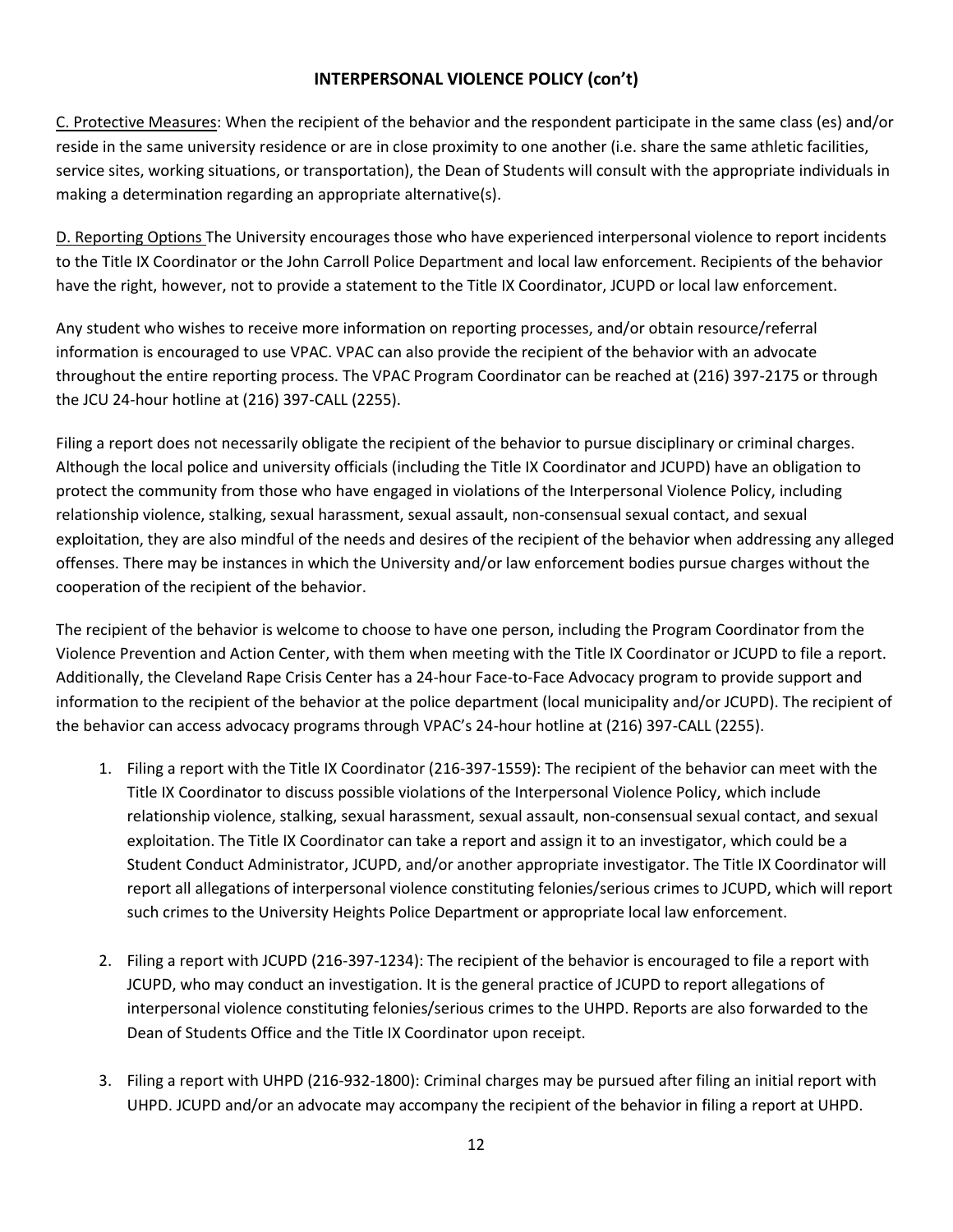#### E. Student Conduct Procedures

The Student Code of Conduct and Conduct Procedures are contained in the Community Standards Manual which can be found at<http://sites.jcu.edu/deanofstudents/pages/community-standards/conduct-system> .The procedures include:

The conduct process shall provide a prompt, fair, and impartial resolution once the investigation has been completed. Typically, the entire process will take no longer than 60 days, excluding appeals, to complete. Investigations will be conducted by JCUPD officers, Student Conduct Administrators, or other investigators who have received training.

Conduct hearings will be conducted by Student Conduct Administrators/Boards/Panels who have received training on relationship violence, stalking, sexual harassment, sexual assault, non-consensual sexual contact, and sexual exploitation. Decisions regarding assignment of Student Conduct Administrators/Boards/Panels as the hearing body are made considering the severity, complexity, and timing of the situation needing resolution. The standard for conduct decision-making is whether it is more likely than not that the respondent student violated the Student Code.

#### Student Rights: Recipient of the Behavior

A person who reports being the recipient of behavior that violates the Interpersonal Violence Policy or other acts of violence by a John Carroll University student shall have the following rights under the Student Code:

- 1. The student is entitled to be given an explanation of the conduct system and the charge(s).
- 2. The student is entitled to freedom from harassment or retaliation by others involved in the situation.
- 3. The student is entitled to the use of all available internal and external support services in dealing with the aftermath of the incident.
- 4. The student is entitled to object to a member of a Student Conduct Board/Panel for reasons of official or personal conflict of interest.
- 5. The student is entitled to choose one advisor. The advisor may accompany the student throughout the conduct process including any initial meeting, conference, the hearing, and post-hearing meeting.
- 6. The student is entitled to be present throughout the hearing, but not during the deliberations of the Student Conduct Administrator/Board/Panel.
- 7. The student is entitled to view pertinent materials involved in the allegation.
- 8. The student is entitled to present pertinent information and the information of witnesses, excluding character witnesses, to substantiate the student's allegation. This includes proposing questions to be asked of the respondent and/or witnesses.
- 9. The student is entitled to freedom from having irrelevant personal history discussed or considered during the conduct process. (The Student Conduct Administrator will determine relevance.)
- 10. The student is entitled to written documentation of the outcome of the conduct hearing.
- 11. The student is entitled to make a written appeal of the disciplinary decision within five (5) business days of the date of notification of that decision. University disciplinary actions are appealed to the Dean of Students.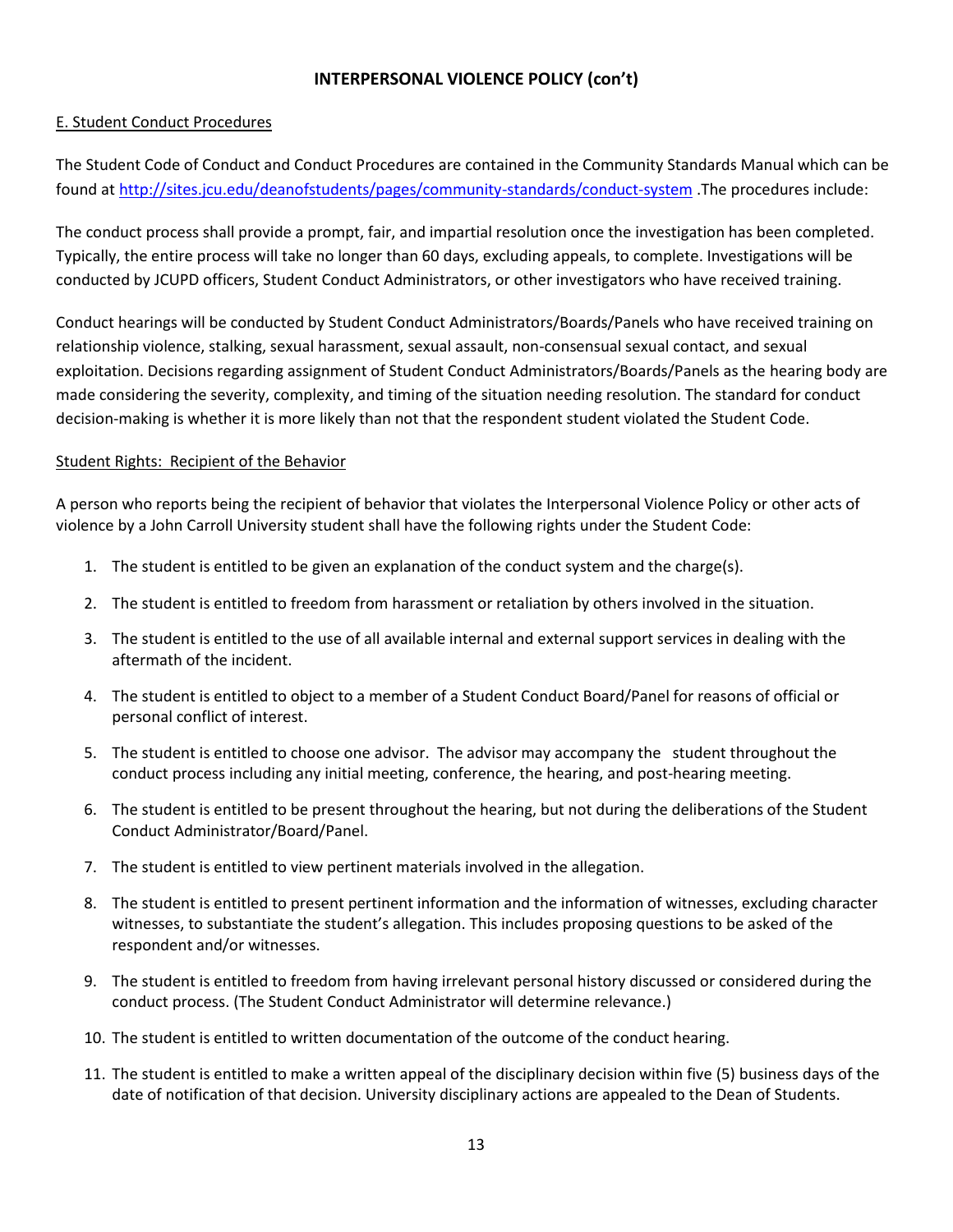Student Rights: The Accused. In the hearing notification letter and again at the beginning of the hearing, the respondent student will be advised of the rights listed below. Students with any questions about their rights are encouraged to contact the Associate Dean of Students.

- 1. The student is entitled to be given an explanation of the conduct system and the charge(s).
- 2. The student is entitled to freedom from harassment or retaliation by others involved in the situation.
- 3. The student is entitled to the use of all available internal and external support services in dealing with the aftermath of the incident.
- 4. The student is entitled to object to a member of a Student Conduct Board/Panel for reasons of official or personal conflict of interest.
- 5. The student is entitled to choose one advisor. The advisor may accompany the student throughout the conduct process including any initial meeting, conference, the hearing, and post-hearing meeting.
- 6. The student is entitled to be present throughout the hearing, but not during the deliberations of the Student Conduct Administrator/Board/Panel.
- 7. The student is entitled to know all information presented against the student and to view pertinent materials supporting the allegations against the student.
- 8. The student is entitled to present pertinent information and the information of witnesses, excluding character witnesses, to substantiate the student's position and to respond to the charges against the student. This includes proposing questions to be asked of the recipient of the behavior and/or witnesses.
- 9. The student is entitled to freedom from having irrelevant personal history discussed or considered during the conduct process. (The Student Conduct Administrator will determine relevance).
- 10. The student is entitled to remain silent (i.e., not to give information against oneself) but must be informed that the finding and outcome will be decided on the information presented.
- 11. The student is entitled to written documentation of the outcome of the conduct hearing.
- 12. The student is entitled to make a written appeal of the disciplinary decision within five (5) business days of the date of notification of that decision. University disciplinary actions are appealed to the Dean of Students.

The recipient of the behavior and the respondent student shall be informed, in writing, of the following:

- $\triangleright$  the outcome of the conduct hearing;
- $\triangleright$  the procedures for the appeals process;
- $\triangleright$  any change in the results that occurs prior to the time the results become final;
- $\triangleright$  when the results become final.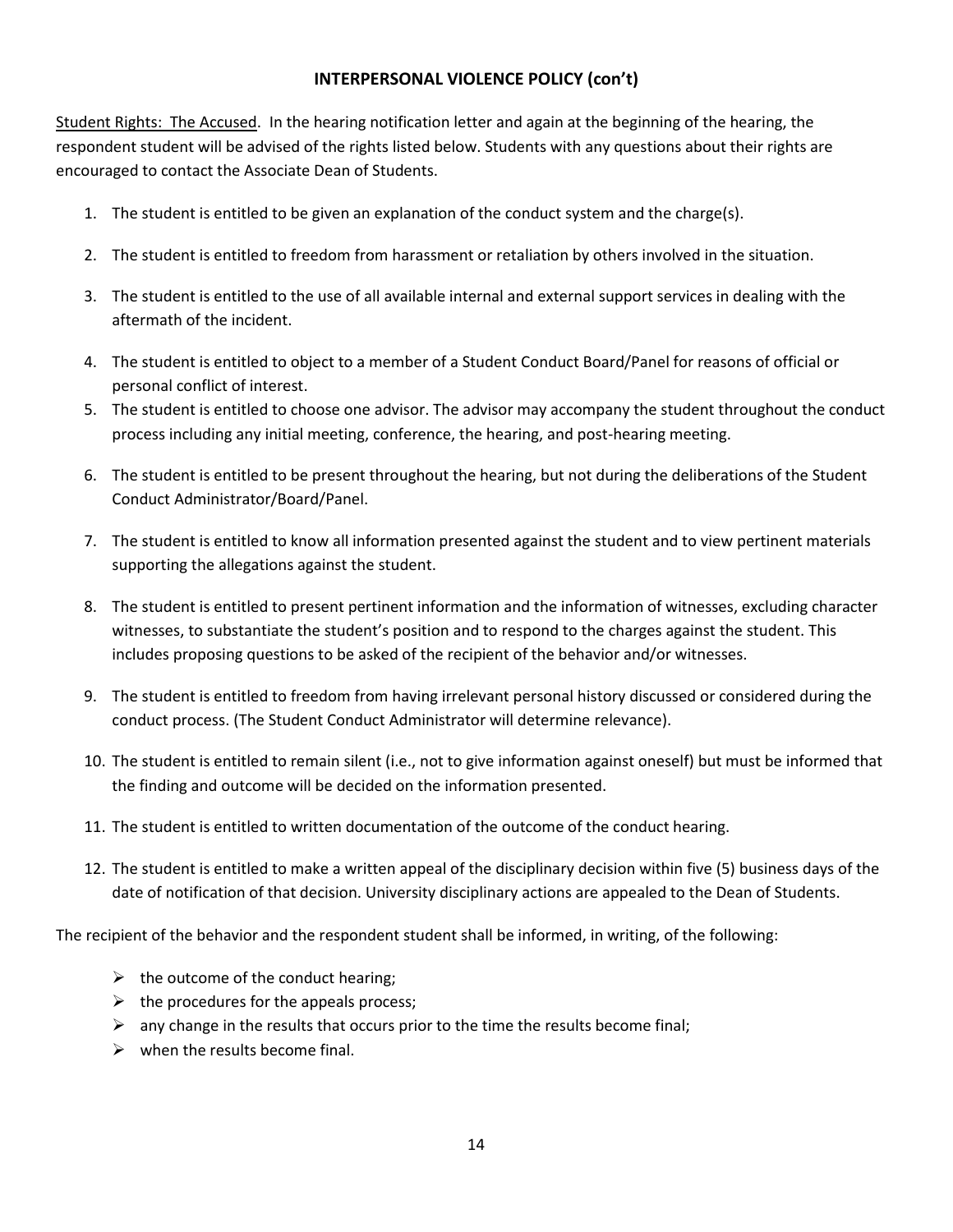#### **F. Additional Resource Information**

#### **University Resources**

More information on the student conduct system can be found at <http://sites.jcu.edu/deanofstudents/pages/community-standards/conduct-system>

Information on student sexual harassment by a faculty or staff member can be found at <http://webmedia.jcu.edu/hr/files/2015/02/Sexual-Harrassment-Policy.pdf>

The Title IX Coordinator is responsible for coordinating the University's response to complaints of gender misconduct. The Coordinator ensures that all campus constituencies receive appropriate training. Individuals may meet with the Title IX Coordinator to learn more about the resources available and the processes followed or to voice any concerns about possible violations of Title IX, which include all allegations of sexual discrimination in the educational arena including but not limited to sexual harassment and sexual assault.

Title IX Coordinator:

216-397-1559

VPAC: Violence Prevention and Action Center: <http://sites.jcu.edu/vpac/> 216-397-2175 or 216-397-CALL (2255)

University Counseling Center: <http://sites.jcu.edu/counselingcenter/> 216-397-4283

John Carroll Police Department: <http://sites.jcu.edu/css/> 216-397-1234

Dean of Students Office: <http://sites.jcu.edu/deanofstudents/> 216-397-3010

Student Health and Wellness Center: <http://sites.jcu.edu/healthcenter/> 216-397-4349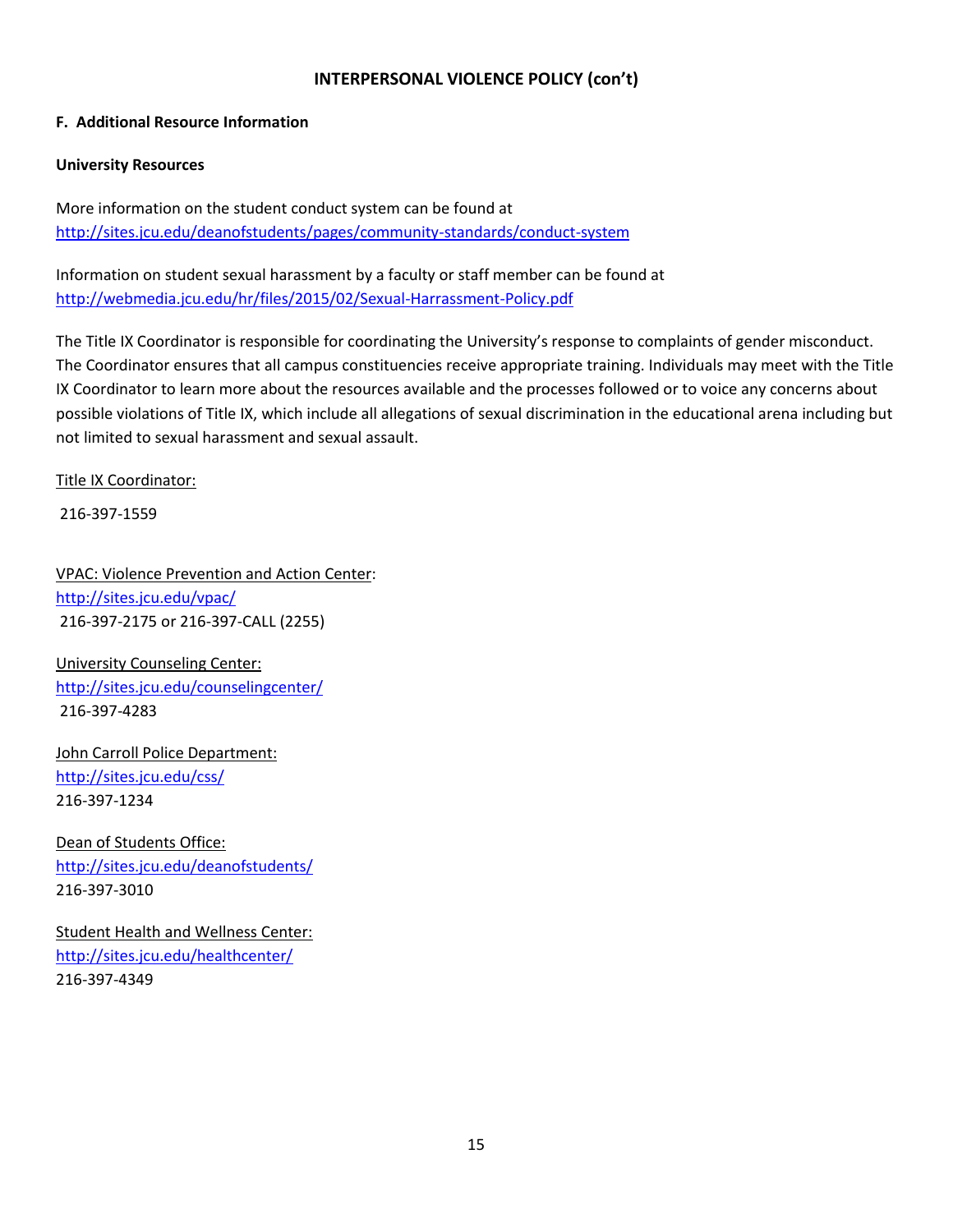#### **Local Resources**

Cleveland Rape Crisis Center: [www.clevelandrapecrisis.org](http://www.clevelandrapecrisis.org/) 24-hour hotline 216-619-6192

Domestic Violence and Child Advocacy Center: [www.dvcac.org](http://www.dvcac.org/) 24-hour hotline 216-391-HELP(4357)

Legal Aid Society: [www.lasclev.org](http://www.lasclev.org/) 216-687-1900

Ohio Victims of Crime Compensation: <http://www.ohioattorneygeneral.gov/victimscompensation.aspx> 877- 584-2846

Witness/Victim Service Center: <http://ja.cuyahogacounty.us/en-US/wvsc-new.aspx> 216-443-7345

LGBT Community Center of Cleveland: <http://www.lgbtcleveland.org/> 216-651-5428

#### **National Resources**

Rape, Abuse, Incest National Network: [www.rainn.org](http://www.rainn.org/)

National Domestic Violence Hotline: [www.ndvh.org](http://www.ndvh.org/)

National Center for Victims of Crime: [www.ncvc.org](http://www.ncvc.org/)

National Stalking Resource Center: [www.ncvc.org/src](http://www.ncvc.org/src)

Victim Information and Notification Everyday: [www.vinelink.com](http://www.vinelink.com/) – 800-770-0192

*Effective August 12, 2015*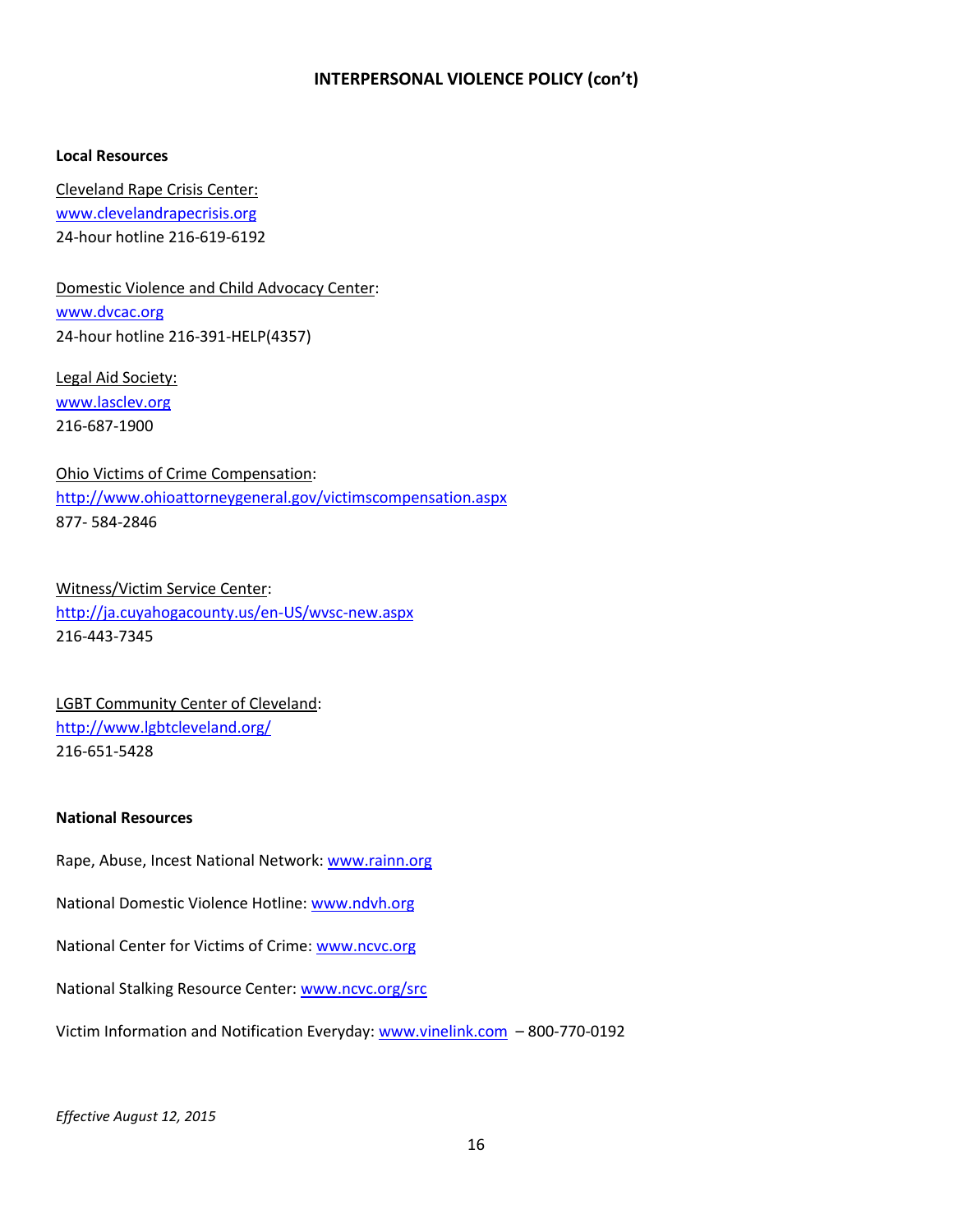### **INCLUSIVE AND RESPECTFUL CAMPUS STATEMENT**

*"I affirm John Carroll University's commitment to policies which will improve our campus climate and create a more welcoming environment for all members of the John Carroll community. I encourage members of the university community concerned about their educational or work environment to speak with any of the designated individuals and request that we all cooperate in any informal or formal process initiated under these policies. Let us together build a safe and supportive community of justice and inclusion."*

Robert L. Niehoff, S.J. President John Carroll University

# **POLICY AND PROCEDURES ON SEXUAL HARASSMENT**

I. Sexual Harassment-General Statement

# A. Policy

In keeping with its historic commitment to social justice and the basic dignity of all persons, John Carroll University condemns and will not tolerate sexual harassment on campus or at off-campus programs, activities, and events. Sexual harassment violates basic human dignity and impedes the fundamental mission of the university. A cooperative working relationship, one that promotes mutual respect, should be fostered among faculty and staff. An atmosphere of trust between faculty and students should be preserved. There must also be a spirit of respect and trust within the student community.

# B. Definition

Sexual harassment means any unwelcome sexual advances, requests for sexual favors, offensive references to gender or sexual orientation or other conduct of a sexual nature when:

- Toleration of such conduct is made either explicitly or implicitly a term or condition of an individual's employment, professional or student status; or

- Toleration of or rejection of such conduct is used as the basis for employment or academic decisions; or

- Such conduct has the purpose or effect of unreasonably interfering with an individual's work performance or educational experience, or creates an intimidating, hostile, or offensive work or educational environment.

- Sexual harassment can be verbal, written, physical or pictorial in nature.

# C. Applicability

This policy applies to all students, staff, faculty members, vendors, contractors and guests, whether on campus or at offcampus programs, activities, or events. Current students, staff or faculty members who believe that they have been sexually harassed by another member of the university community or by a third party, vendor, or guest should use the following processes to seek resolution of concerns.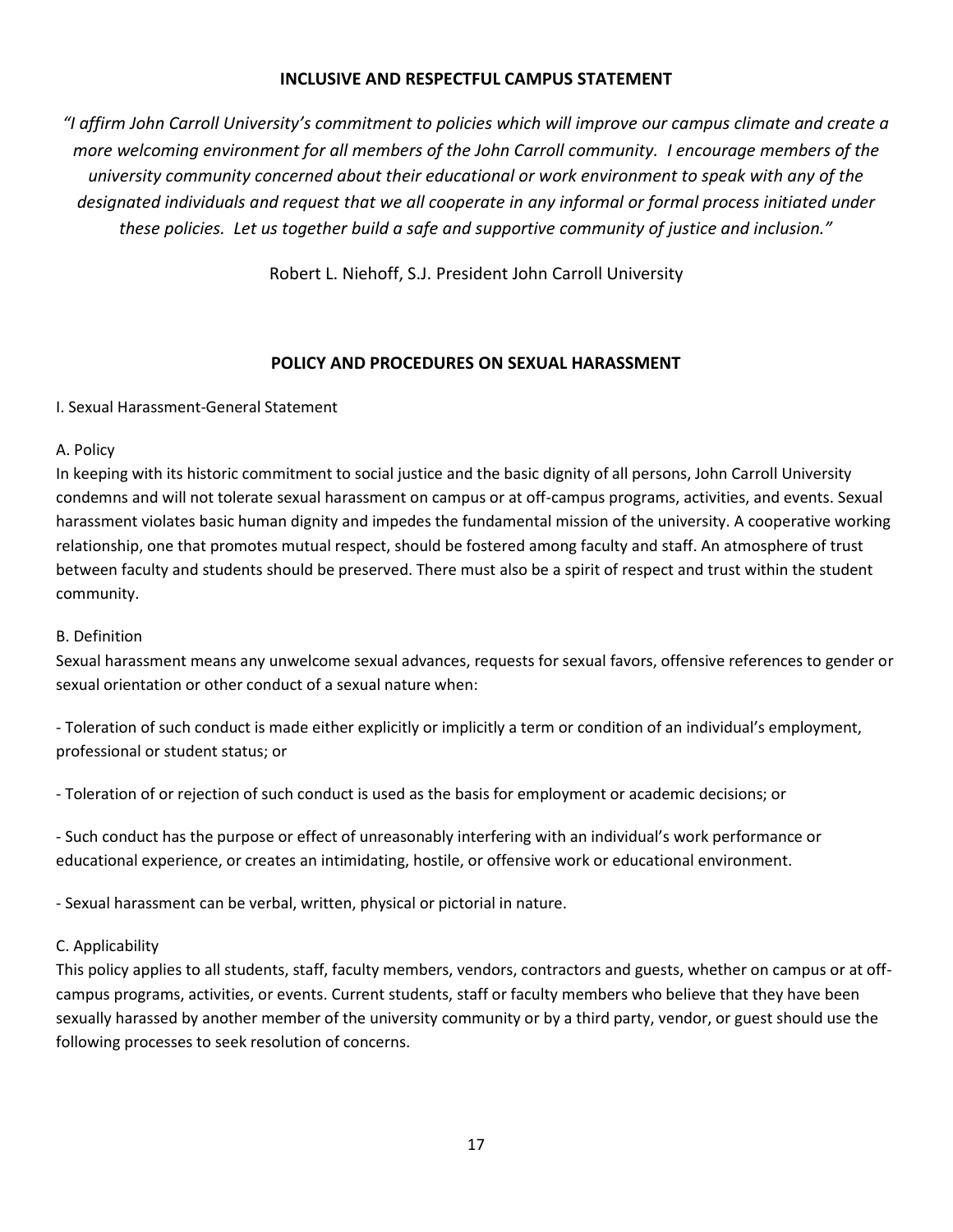# D. Confidentiality

To the extent possible, the university will maintain the confidentiality of all parties involved in a sexual harassment complaint. Confidentiality, however, cannot be guaranteed.

# E. Consequences

Any member of the university community found responsible for sexual harassment in violation of this policy will be subject to disciplinary action, up to and including termination of employment and/or expulsion. False or mischievous reports of sexual harassment will be subject to review and appropriate action will be taken.

Interference with or retaliation against persons reporting sexual harassment or participating in a process under this policy is itself a violation and will be grounds for disciplinary action.

# F. Internal Record Keeping

To ensure that the university may appropriately consider the implications of multiple complaints against a single individual or group, the Academic Vice President will be advised of every sexual harassment complaint as brought, whether informal or formal resolution is sought. If the complaint is resolved informally, the person receiving the complaint will also submit to the Academic Vice President a brief description of how the complaint was resolved.

# G. Sexual Harassment Board

A Sexual Harassment Board ("SHB") consisting of the persons designated as available for assisted resolution will be responsible for investigating all formal complaints of sexual harassment. The President of the university will appoint or reappoint a chair from the SHB to receive all formal complaints. Upon receipt of a formal complaint, the chair will designate an SHB hearing panel consisting of three persons and set up any necessary meetings of the panel. Any member of the SHB who participated in informal attempts to resolve a particular complaint may not serve on the hearing panel for that formal complaint.

# II. Sexual Harassment Procedure

The university has established both informal and formal internal administrative procedures for handling claims of sexual harassment. These procedures allow students, staff, and faculty to report instances of sexual harassment in a nonintimidating manner and provide for prompt and equitable resolution of complaints. All reports of sexual harassment will receive prompt attention and appropriate action will be taken to resolve the matters in a proper and timely fashion. As to those forms of sexual harassment that also violate state or federal law, persons claiming sexual harassment may also file a complaint with the appropriate local, state or federal agency or in a court with jurisdiction.

#### A. Informal Process

In many instances, informal communication or discussion, counseling and mediation can be useful in resolving perceived instances of sexual harassment. Members of the university community who want to resolve their concerns informally may do so directly with the persons involved or may ask for the assistance of designated university personnel generally, informal complaint resolution does not involve disciplinary proceedings against the alleged harasser. Use of these informal procedures is not a prerequisite to initiating a formal complaint.

#### 1. Direct Resolution

Recommendations for directly communicating the unwelcome nature of behavior perceived as sexually harassing may be found in the offices of Student Affairs, Counseling Center, and Human Resources.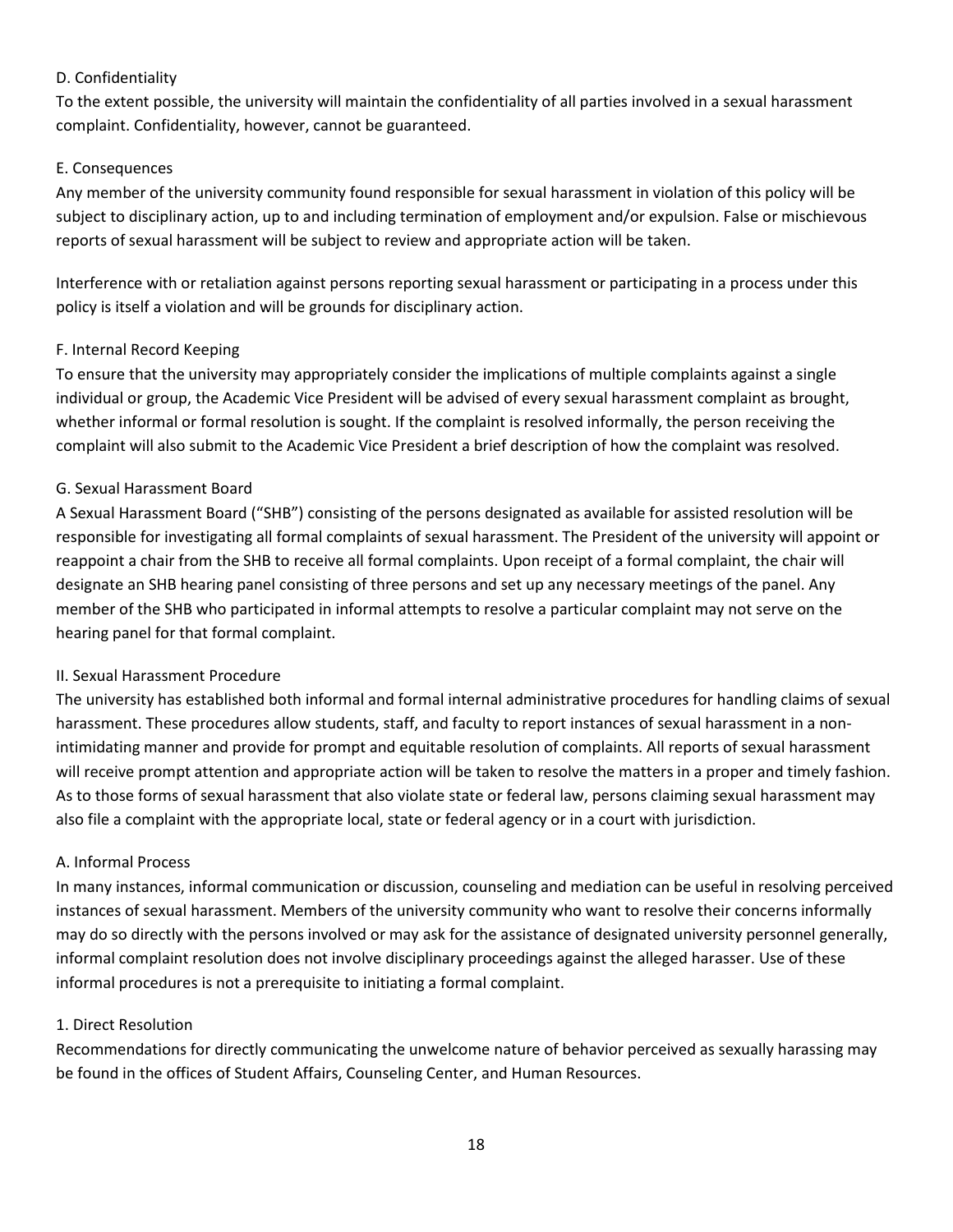# 2. Assisted Resolution

Designated university personnel have been trained and are appointed by the President to provide prompt assistance to members of the university community who believe they have been sexually harassed. Although not limited to the following, such assistance may involve advising the person(s) claiming harassment in preparation for a conversation with the alleged harasser or assisting the person(s) in writing a letter asking that the behavior stop. Alternatively, the person(s) claiming harassment may ask the designated officials to meet with the alleged harasser, or explore other possible resolutions, including mediation between the parties. The designated official may seek the assistance of other university personnel, such as department chairs, deans, or administrators in resolving an informal complaint.

#### B. Formal Process

Although use of the informal process is not required, the formal process is ordinarily used if informal resolution is not agreed upon or fails to resolve a concern satisfactorily, or if the charges are so serious as to warrant an immediate formal complaint. The university will proceed promptly according to the timetables below, recognizing that unforeseen circumstances may make strict adherence to these time lines impossible.

#### 1. Initiation of Formal Complaint

Members of the University community may bring a formal claim of sexual harassment by filing a written complaint directly with the chair of the university's Sexual Harassment Board. The name of the current chair and instructions for filing a formal complaint can be found at the end of this policy.

#### 2. Notification to the Accused

Ordinarily, within five (5) days of receiving the complaint, the chair of the Sexual Harassment Board will notify the accused in writing of the formal complaint, including in that notification a copy of the written complaint as filed. The accused person will be asked to respond to the complaint in writing by a specified date.

#### 3. Investigation

The Sexual Harassment Board is responsible for conducting a prompt investigation of a formal complaint. The investigation will entail interviews with the person(s) filing the complaint, the accused and other persons believed to have pertinent factual knowledge. During such investigations, every reasonable effort will be made to protect the privacy rights of all parties, but confidentiality cannot be guaranteed. All parties and potential witnesses will be reminded of the need for confidentiality during the investigation. Other university officials may be consulted on an asneeded basis.

#### 4. Hearing

The investigation will include a private hearing at which the person(s) bringing the complaint and the accused will be given an opportunity to be heard and to present any additional relevant information that would be helpful to the SHB's determination. At this hearing, both parties may have an advisor present. The advisor may not participate in the hearing. Upon request by the SHB, and in any event when a party's advisor is an attorney, the university's legal counsel will attend any portion of the proceeding for purposes of consulting with and advising the hearing board. The SHB will designate a note taker who will be responsible for providing minutes of the hearing. No audio or video recordings may be made.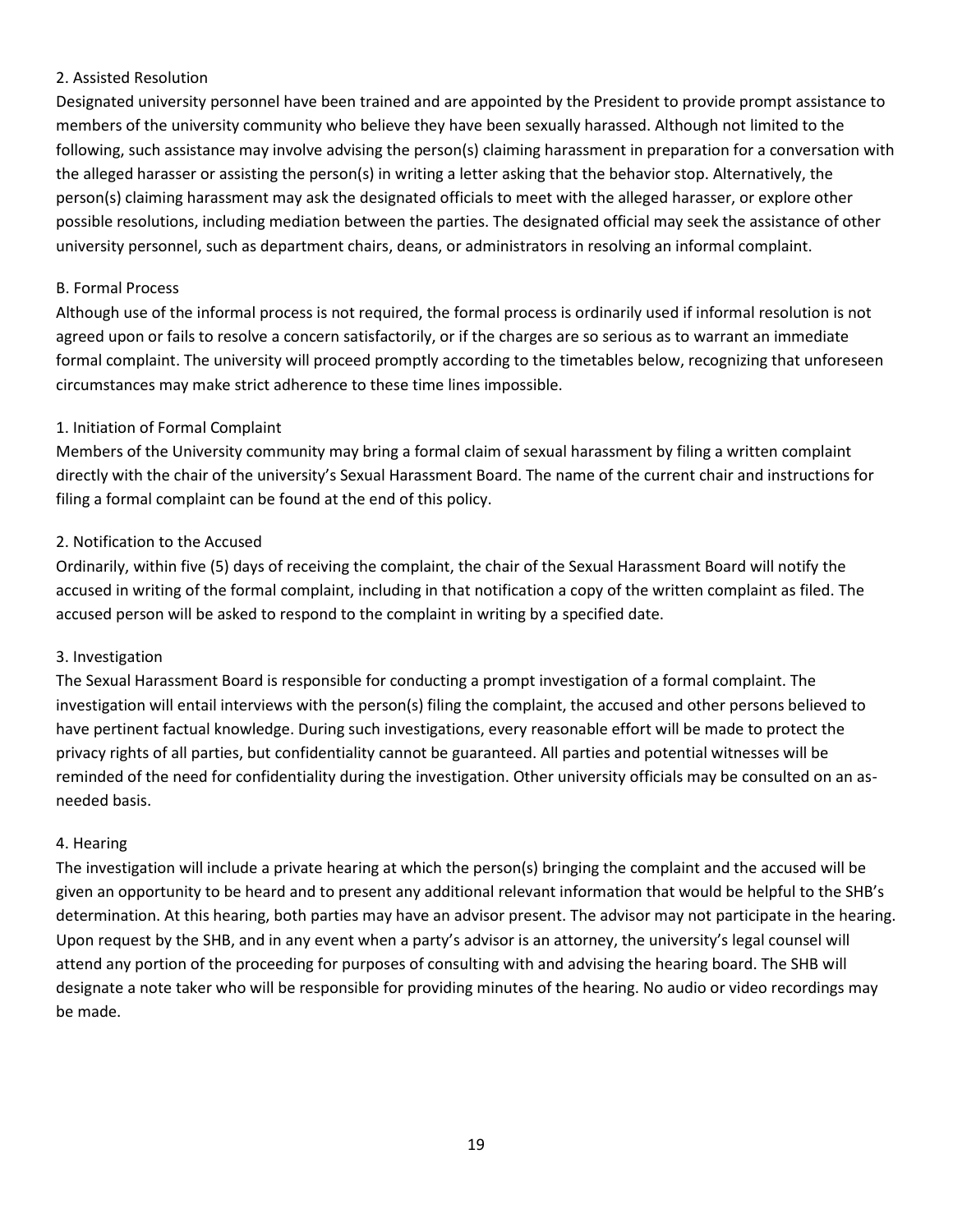# 5. Decision

Decisions available to the SHB will be:

a. Unfounded: The SHB will issue an "unfounded" decision if it cannot be determined that sexual harassment occurred and/or that the accused was responsible for the sexual harassment. Unless the person bringing the complaint appeals, this decision will ordinarily resolve the matter.

b. Founded: The SHB will issue a "founded" decision if the board is convinced, in light of all the information available, that it is more likely than not that sexual harassment occurred and that the accused was responsible for the sexual harassment. Should the SHB make this decision, the matter will be referred to the appropriate vice president for disciplinary action.

c. Negotiated Resolution: The filing of a formal complaint may result in an opportunity to negotiate a resolution of the matter between the parties. A negotiated resolution may not necessarily mean an official determination by the SHB that the complaint was founded or unfounded or that the accused admitted guilt. While a negotiated resolution will end the formal complaint as brought, it will be sent to the appropriate vice president for review.

# 6. Report of Decision

Within five working days of the completion of the investigation, including the private hearing, the SHB will issue a written report and recommendations for sanctions, if any, including in the report the rationale for the decision. The report will be sent to the parties and to the appropriate vice president for any necessary action.

# 7. Appeal of Decision

Decisions to impose sanctions against any member of the university community found responsible for sexual harassment may be appealed through applicable grievance or appeal procedures as found in the faculty, staff, or student handbooks.

A person whose complaint is determined to be unfounded may ask the appropriate vice president to review the SHB's decision and recommend reconsideration. The vice president may decide to accept the decision of the SHB or may recommend that the SHB reconsider the decision. The vice president's decision to accept the recommendation or the SHB's decision upon reconsideration will be final.

# Sexual Harassment Board:

The Sexual harassment Board consists of 12 members (10 members and 2 co-chairs) of the university community who have been designated to assist in the informal resolution of sexual harassment concerns and to serve on hearing boards formally investigating when necessary:

A harassment complaint form can be found at: http://webmedia.jcu.edu/hr/files/2011/02/Harassment Form.pdf

Please refer anyone expressing concerns about possible sexual harassment to any of the above faculty members or staff. During summer session concerns may be directed to the Title IX Coordinator for JCU.

Updated 1/2008, 11/2010, 2/2014, 1/2015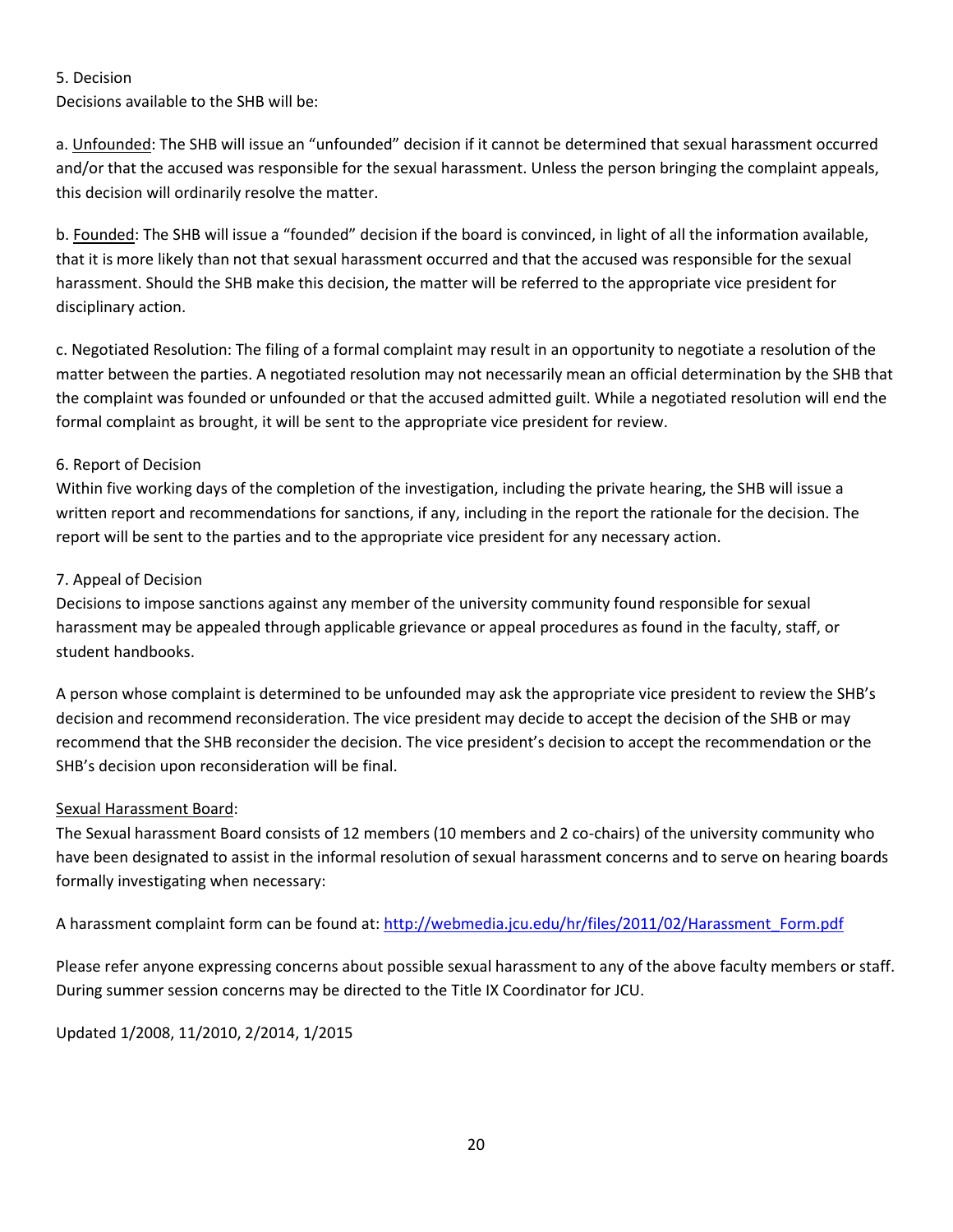# **CRIME STATISTICS – 2012 to 2014**

| <b>Total Crimes - All Locations</b>                  |                |          |                |  |  |  |
|------------------------------------------------------|----------------|----------|----------------|--|--|--|
| <b>OFFENSE</b>                                       | 2012           | 2013     | 2014           |  |  |  |
| Criminal Homicide -Murder/Non-Negligent Homicide     | 0              | $\Omega$ | 0              |  |  |  |
| Criminal Homicide - Negligent Manslaughter           | 0              | $\Omega$ | 0              |  |  |  |
| Forcible Sex Offense - Forcible Rape                 | 0              |          | $\overline{2}$ |  |  |  |
| Forcible Sex Offense - Forcible Sodomy               | $\overline{2}$ | 0        | 0              |  |  |  |
| Forcible Sex Offense - Sexual Assault With An Object | 0              | 0        | 0              |  |  |  |
| Forcible Sex Offense - Forcible Fondling             |                |          | 3              |  |  |  |
| Non-Forcible Sex Offense - Incest                    | 0              | O        | 0              |  |  |  |
| Non-Forcible Sex Offense - Statutory Rape            | 0              | O        | 0              |  |  |  |
| Domestic Violence                                    | N/A            | O        | 0              |  |  |  |
| <b>Dating Violence</b>                               | N/A            | 4        | 4              |  |  |  |
| <b>Stalking</b>                                      | N/A            | 4        |                |  |  |  |
| Robbery                                              | 0              | $\Omega$ | 0              |  |  |  |
| <b>Aggravated Assault</b>                            | $\Omega$       | $\Omega$ | 0              |  |  |  |
| <b>Burglary</b>                                      | 12             | 7        | 6              |  |  |  |
| <b>Motor Vehicle Theft</b>                           | 1              | $\Omega$ | 0              |  |  |  |
| Arson                                                | 0              | O        | 0              |  |  |  |

| <b>Crimes on Campus (total, includes Residence Halls)</b> |      |      |      |  |  |
|-----------------------------------------------------------|------|------|------|--|--|
| <b>OFFENSE</b>                                            | 2012 | 2013 | 2014 |  |  |
| Criminal Homicide -Murder/Non-Negligent Homicide          | O    | O    | 0    |  |  |
| Criminal Homicide - Negligent Manslaughter                | 0    | 0    | 0    |  |  |
| Forcible Sex Offense - Forcible Rape                      | 0    |      | 2    |  |  |
| Forcible Sex Offense - Forcible Sodomy                    | 2    |      | 0    |  |  |
| Forcible Sex Offense - Sexual Assault With An Object      | 0    | ŋ    | 0    |  |  |
| Forcible Sex Offense - Forcible Fondling                  |      | ŋ    | 3    |  |  |
| Non-Forcible Sex Offense - Incest                         | ი    |      | 0    |  |  |
| Non-Forcible Sex Offense - Statutory Rape                 | 0    | 0    | 0    |  |  |
| Domestic Violence                                         | N/A  | O    | 0    |  |  |
| <b>Dating Violence</b>                                    | N/A  |      | 4    |  |  |
| <b>Stalking</b>                                           | N/A  | 4    |      |  |  |
| Robbery                                                   | 0    | O    | 0    |  |  |
| <b>Aggravated Assault</b>                                 | 0    | O    | 0    |  |  |
| <b>Burglary</b>                                           | 12   | 7    | 6    |  |  |
| Motor Vehicle Theft                                       | 0    |      | 0    |  |  |
| Arson                                                     | U    |      | U    |  |  |

*N/A = Domestic Violence, Dating Violence and Stalking not reporting categories until 2013*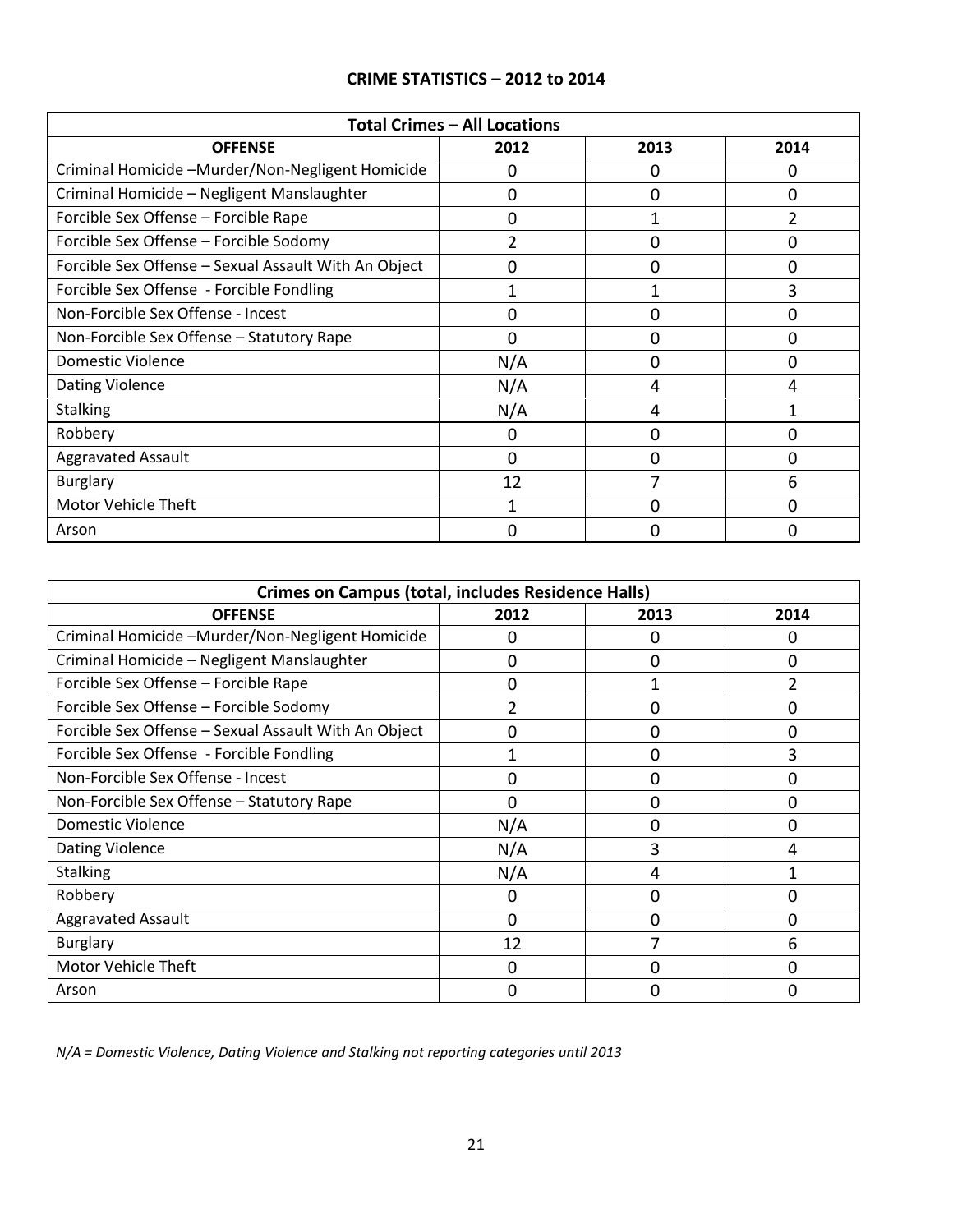|  |  |  | <b>CRIME STATISTICS (con't)</b> |
|--|--|--|---------------------------------|
|--|--|--|---------------------------------|

| <b>Crimes in Residence Halls</b>                     |          |                |      |  |  |
|------------------------------------------------------|----------|----------------|------|--|--|
| <b>OFFENSE</b>                                       | 2012     | 2013           | 2014 |  |  |
| Criminal Homicide -Murder/Non-Negligent Homicide     | $\Omega$ | $\Omega$       | 0    |  |  |
| Criminal Homicide - Negligent Manslaughter           | 0        | $\Omega$       | 0    |  |  |
| Forcible Sex Offense - Forcible Rape                 | 0        | 1              |      |  |  |
| Forcible Sex Offense - Forcible Sodomy               | 2        | 0              | O    |  |  |
| Forcible Sex Offense - Sexual Assault With An Object | 0        | $\Omega$       | 0    |  |  |
| Forcible Sex Offense - Forcible Fondling             | 1        | 0              |      |  |  |
| Non-Forcible Sex Offense - Incest                    | 0        | 0              | O    |  |  |
| Non-Forcible Sex Offense - Statutory Rape            | 0        | 0              | 0    |  |  |
| Domestic Violence                                    | N/A      | 0              | 0    |  |  |
| <b>Dating Violence</b>                               | N/A      | 1              | 4    |  |  |
| <b>Stalking</b>                                      | N/A      | $\overline{2}$ |      |  |  |
| Robbery                                              | $\Omega$ | 0              | 0    |  |  |
| <b>Aggravated Assault</b>                            | 0        | 0              | 0    |  |  |
| <b>Burglary</b>                                      | 12       | 4              | 5    |  |  |
| <b>Motor Vehicle Theft</b>                           | $\Omega$ | $\Omega$       | 0    |  |  |
| Arson                                                | $\Omega$ | $\Omega$       | ი    |  |  |

| <b>Crimes on Public Property (not on campus)</b>     |      |          |          |  |  |  |
|------------------------------------------------------|------|----------|----------|--|--|--|
| <b>OFFENSE</b>                                       | 2012 | 2013     | 2014     |  |  |  |
| Criminal Homicide -Murder/Non-Negligent Homicide     | 0    | 0        | 0        |  |  |  |
| Criminal Homicide - Negligent Manslaughter           | 0    | 0        | 0        |  |  |  |
| Forcible Sex Offense - Forcible Rape                 | 0    | 0        | 0        |  |  |  |
| Forcible Sex Offense - Forcible Sodomy               | 0    | ი        | 0        |  |  |  |
| Forcible Sex Offense - Sexual Assault With An Object | 0    | 0        | 0        |  |  |  |
| Forcible Sex Offense - Forcible Fondling             | 0    | 0        | 0        |  |  |  |
| Non-Forcible Sex Offense - Incest                    | 0    | 0        | 0        |  |  |  |
| Non-Forcible Sex Offense - Statutory Rape            | 0    | 0        | 0        |  |  |  |
| Domestic Violence                                    | N/A  | 0        | 0        |  |  |  |
| <b>Dating Violence</b>                               | N/A  | 0        | 0        |  |  |  |
| <b>Stalking</b>                                      | N/A  | $\Omega$ | $\Omega$ |  |  |  |
| Robbery                                              | 0    | 0        | $\Omega$ |  |  |  |
| <b>Aggravated Assault</b>                            | 0    | 0        | $\Omega$ |  |  |  |
| <b>Burglary</b>                                      | 0    | 0        | 0        |  |  |  |
| Motor Vehicle Theft                                  | 0    | O        | 0        |  |  |  |
| Arson                                                | ი    |          |          |  |  |  |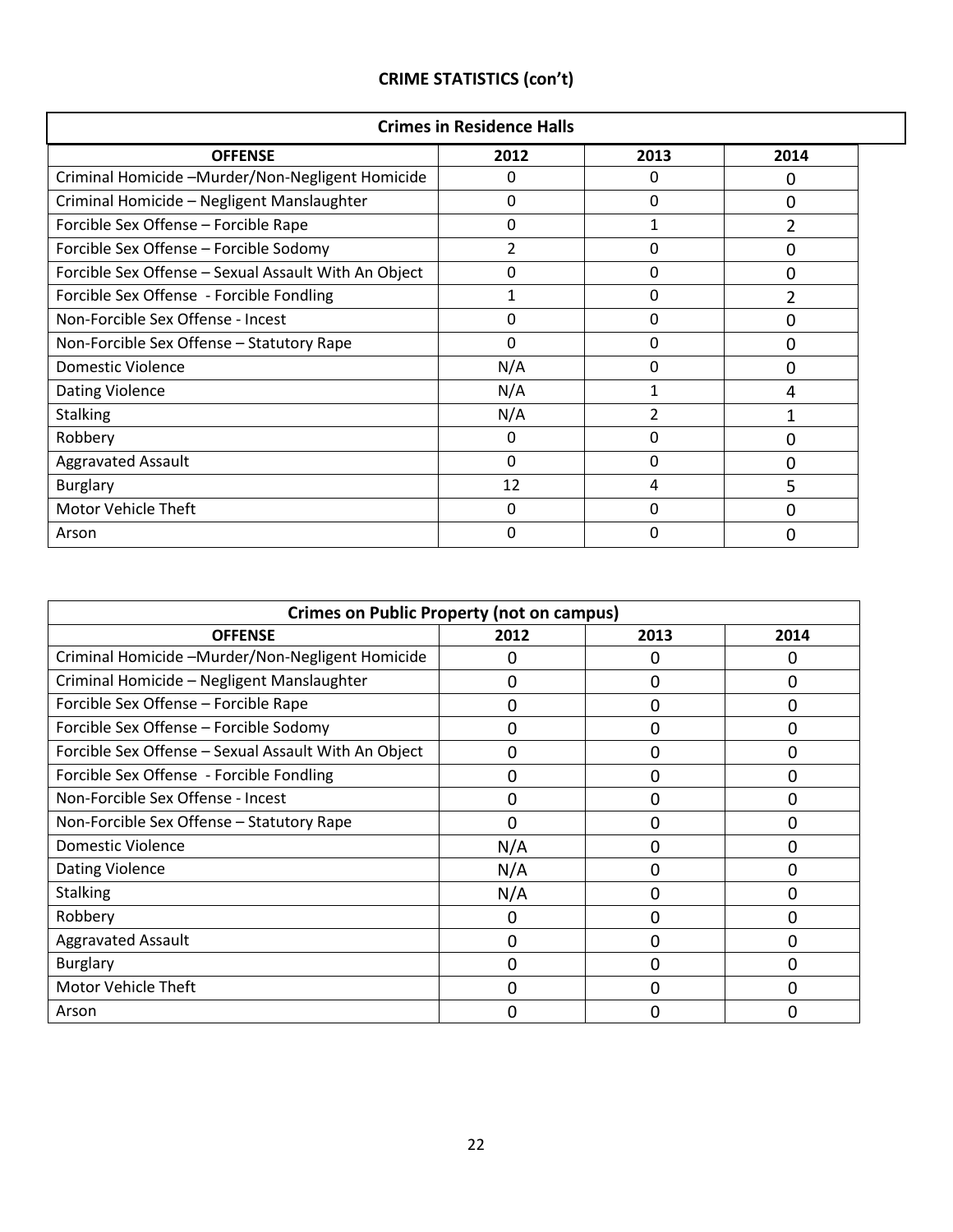|  | <b>CRIME STATISTICS (con't)</b> |  |
|--|---------------------------------|--|
|--|---------------------------------|--|

| <b>Crimes on Non-Campus Property</b>                 |      |      |      |  |  |  |
|------------------------------------------------------|------|------|------|--|--|--|
| <b>OFFENSE</b>                                       | 2012 | 2013 | 2014 |  |  |  |
| Criminal Homicide -Murder/Non-Negligent Homicide     | 0    |      | 0    |  |  |  |
| Criminal Homicide - Negligent Manslaughter           | 0    | O    | 0    |  |  |  |
| Forcible Sex Offense - Forcible Rape                 | 0    | O    | 0    |  |  |  |
| Forcible Sex Offense - Forcible Sodomy               | 0    | O    | 0    |  |  |  |
| Forcible Sex Offense - Sexual Assault With An Object | 0    | O    | 0    |  |  |  |
| Forcible Sex Offense - Forcible Fondling             | 0    |      | 0    |  |  |  |
| Non-Forcible Sex Offense - Incest                    | 0    |      | 0    |  |  |  |
| Non-Forcible Sex Offense - Statutory Rape            | 0    | 0    | 0    |  |  |  |
| Domestic Violence                                    | N/A  |      | 0    |  |  |  |
| <b>Dating Violence</b>                               | N/A  |      | O    |  |  |  |
| <b>Stalking</b>                                      | N/A  |      | 0    |  |  |  |
| Robbery                                              | 0    | O    | 0    |  |  |  |
| <b>Aggravated Assault</b>                            | 0    | 0    | 0    |  |  |  |
| <b>Burglary</b>                                      | 0    | 0    | 0    |  |  |  |
| Motor Vehicle Theft                                  | 1    | ∩    | 0    |  |  |  |
| Arson                                                | 0    |      | 0    |  |  |  |

#### Arrests **Referrals On Campus** (includes residence halls) **Con Campus** (includes residence halls) **Offense 2012 2013 2014 Offense 2012 2013 2014** Liquor Law Arrests | 0 | 0 | 0 | 10 | Liquor Law Referrals | 171 | 154 | 213 Drug law Arrests 2 0 2 Drug Law Referrals 53 48 46 Weapons Law Arrests 0 0 0 Weapons Law Referrals 1 | 7 | 0 **Residence Halls Residence Halls Offense 2012 2013 2014 Offense 2012 2013 2014** Liquor Law Arrests  $\begin{vmatrix} 0 & 0 & 0 \\ 0 & 0 & 0 \end{vmatrix}$  C  $\begin{vmatrix} 0 & 0 & 0 \\ 0 & 0 & 0 \\ 0 & 0 & 0 \end{vmatrix}$  Liquor Law Referrals  $\begin{vmatrix} 159 & 146 & 203 \\ 0 & 0 & 0 \\ 0 & 0 & 0 \end{vmatrix}$ Drug law Arrests 2 0 2 Drug Law Referrals 46 44 39 Weapons Law Arrests 0 0 0 Weapons Law Referrals 1 | 7 | 0 **Public Property Public Property Offense 2012 2013 2014 Offense 2012 2013 2014** Liquor Law Arrests  $\begin{array}{|c|c|c|c|c|c|}\n\hline\n\text{Liquor Law Referrals} & 1 & 3 & 5\n\end{array}$ Drug law Arrests | 0 | 0 | 0 | 0 | Drug Law Referrals | 3 | 1 | 0 Weapons Law Arrests 0 0 0 Weapons Law Referrals 0 0 0 **Non-Campus Property Non-Campus Property Offense 2012 2013 2014 Offense 2012 2013 2014** Liguor Law Arrests  $\begin{array}{c|c|c|c|c|c} 0 & 0 & 0 & \end{array}$  Liguor Law Referrals  $\begin{array}{c|c|c|c|c} 0 & 0 & 0 & \end{array}$ Drug law Arrests | 1 | 0 | 0 | 0 | Drug Law Referrals | 0 | 1 | 2 Weapons Law Arrests 0 0 0 Weapons Law Referrals 0 1 0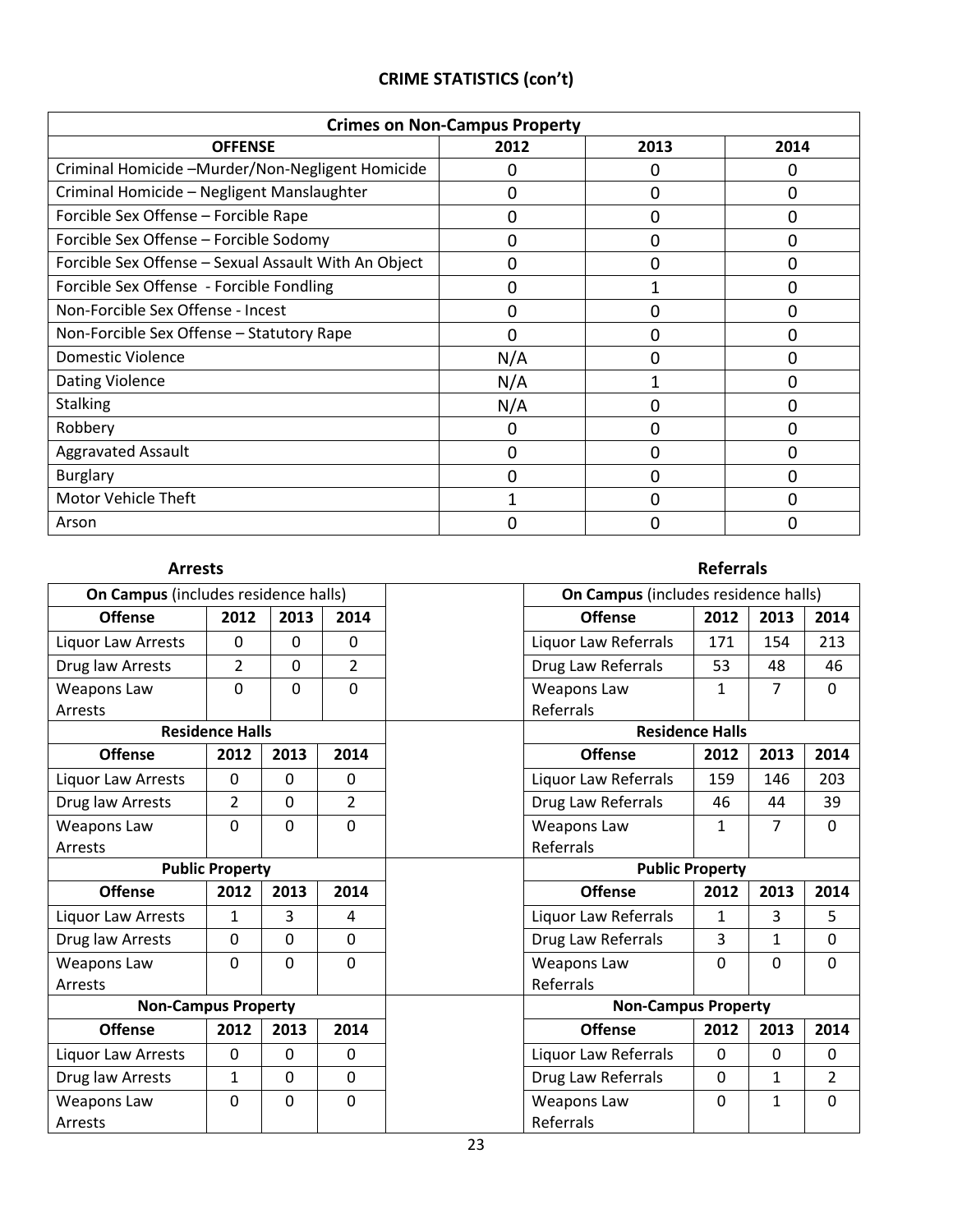# **UNFOUNDED CRIMES**

A crime reported to and investigated by campus or local police may be withheld from crime statistics if the crime is determined to be "unfounded". This means that, based on evidence gained in the investigation, the crime reported is false or baseless. Only sworn police officers may make this determination. There were no Unfounded Clery crimes in 2012, 2013 or 2014.

# **HATE CRIMES**

| 2012 – No hate crimes reported | 2013 – No hate crimes reported | 2014 – No hate crimes reported |
|--------------------------------|--------------------------------|--------------------------------|
|--------------------------------|--------------------------------|--------------------------------|

JCU must report the above listed crimes, as well as larceny/theft, simple assault, intimidation, and vandalism (see definitions below) that manifests evidence that the victim was intentionally selected because of the perpetrator's bias.

Bias types include: race, gender, gender identity, religion, sexual orientation, ethnicity, national origin and disability.

*Larceny*: The unlawful taking, carrying, leading, or riding away of property from the possession or constructive possession of another.

*Vandalism:* To willfully or maliciously destroy, injure, disfigure, or deface any public or private property, real or personal, without the consent of the owner or person having custody or control by cutting, tearing, breaking, marking, painting, drawing, covering with filth, or any other such means as may be specified by local law.

*Intimidation:* To unlawfully place another person in reasonable fear of bodily harm through the use of threatening words and/or other conduct, but without displaying a weapon or subjecting the victim to actual physical attack.

*Simple Assault*: An unlawful physical attack by one person upon another where neither the offender displays a weapon, nor the victim suffers obvious severe or aggravated bodily injury involving apparent broken bones, loss of teeth, possible internal injury, severe laceration or loss of consciousness

# **GEOGRAPHY DESCRIPTIONS**

**On Campus** *-* Any building or property owned or controlled by JCU within the same reasonably contiguous geographic area and used by JCU in direct support of, or in a manner related to, JCU's educational purposes, including residence halls; and any building or property within or reasonably contiguous to the campus, owned by JCU, but controlled by another person, is frequently used by students, and supports institutional purposes.

**Residential Facilities** *–* A subset of the on-campus category includes residential facilities for students on campus.

**Non-Campus Building or Property** - Any building/property owned/controlled by a student organization that is officially recognized by JCU; or any building/property owned/controlled by JCU that is used in direct support of, or in relation to, JCU's educational purposes, is frequently used by students, and is not within the same reasonably contiguous geographic area of JCU.

**Public Property** - All public property, including thoroughfares, streets, sidewalks, and parking facilities, that is within the campus, or immediately adjacent to and accessible from the campus.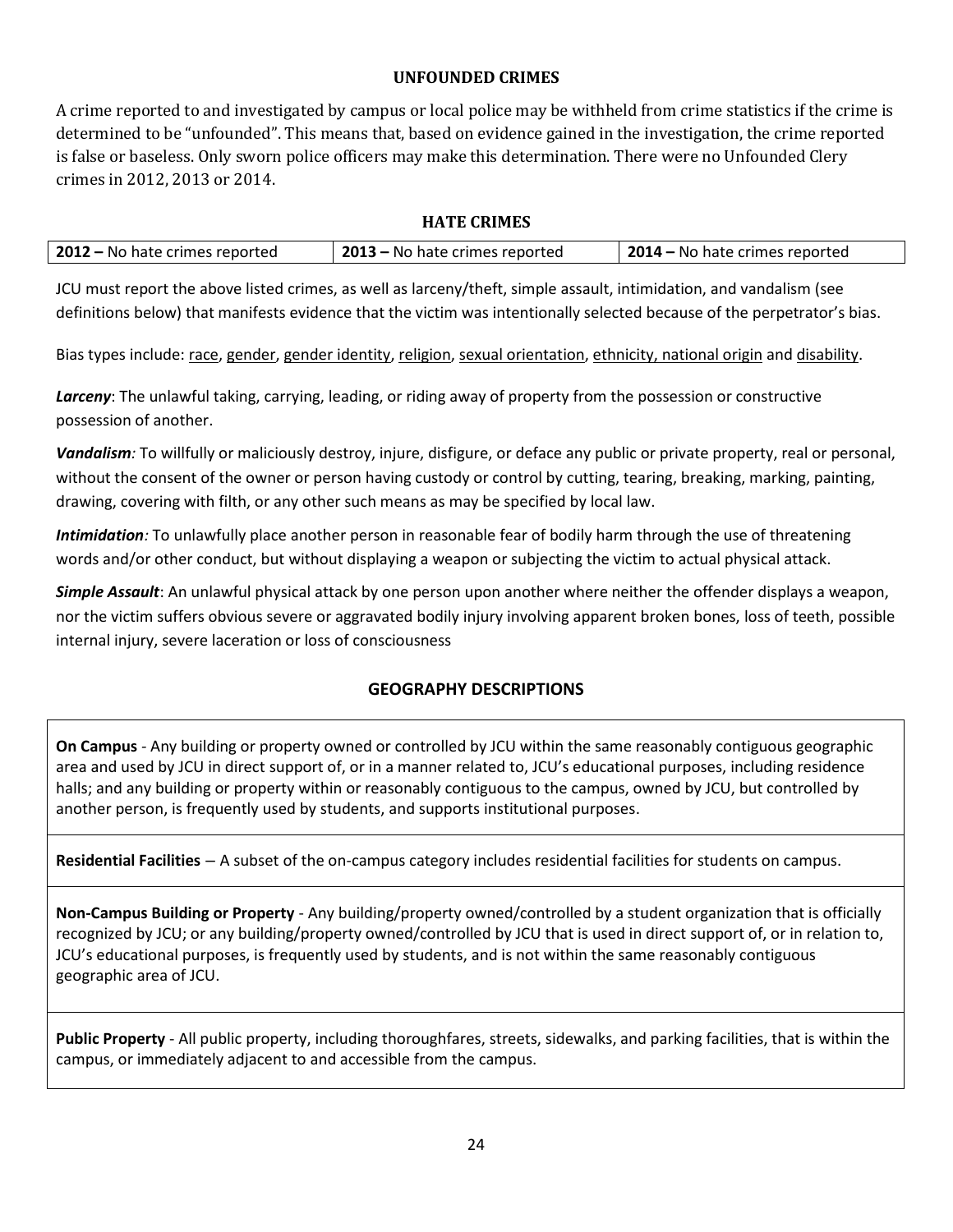# **CRIME STATISTIC DEFINITIONS**

**Murder and Nonnegligent Manslaughter***:* The willful (nonnegligent) killing of one human being by another

**Negligent Manslaughter***:* The killing of another person through gross negligence. Ohio crimes of "Murder and Manslaughter" and related offenses are defined here:<http://codes.ohio.gov/orc/2903>

### Sex Offenses

Sex Offense Definitions from the National Incident-Based Reporting System of the Uniform Crime Reporting Program Any sexual act directed against another person, without the consent of the victim, including instances where the victim is incapable of giving consent. Ohio Sex Offense crimes are defined here[: http://codes.ohio.gov/orc/2907](http://codes.ohio.gov/orc/2907)

**- Rape***:* The penetration, no matter how slight, of the vagina or anus with any body part or object, or oral penetration by a sex organ of another person, without the consent of the victim.

**- Sodomy:** Oral or anal sexual intercourse with another person, without the consent of the victim, including instances where the victim is incapable of giving consent because of his/her age or because of his/her temporary or permanent mental or physical incapacity.

**- Sexual Assault With An Object**: The use of an object or instrument to unlawfully penetrate, however slightly, the genital or anal opening of the body of another person, without the consent of the victim, including instances where the victim is incapable of giving consent because of age or because of temporary or permanent mental or physical incapacity.

**-Fondling***:* The touching of the private body parts of another person for the purpose of sexual gratification, without the consent of the victim, including instances where the victim is incapable of giving consent because of his/her age or because of his/her temporary or permanent mental incapacity.

**-Incest:** Nonforcible sexual intercourse between persons who are related to each other within the degrees wherein marriage is prohibited by law.

**-Statutory Rape**: Nonforcible sexual intercourse with a person who is under the statutory age of consent.

**Robbery:** The taking or attempting to take anything of value from the care, custody, or control of a person or persons by force or threat of force or violence and/or by putting the victim in fear. Ohio crimes of "Robbery" and related offenses are defined here[: http://codes.ohio.gov/orc/2911](http://codes.ohio.gov/orc/2911)

**Aggravated Assault:** An unlawful attack by one person upon another for the purpose of inflicting severe or aggravated bodily injury usually is accompanied by the use of a weapon or by means likely to produce death or great bodily harm. Ohio crimes of "Assault" and related offenses are defined here[: http://codes.ohio.gov/orc/2903](http://codes.ohio.gov/orc/2903)

**Burglary:** The unlawful entry of a structure to commit a felony or a theft. For reporting purposes this definition includes: unlawful entry with intent to commit a larceny or felony; breaking and entering with intent to commit a larceny; housebreaking; safecracking; and all attempts to commit any of the aforementioned. Ohio crimes of "Burglary" and related offenses are defined here:<http://codes.ohio.gov/orc/2911>

**Motor Vehicle Theft:** The theft or attempted theft of a motor vehicle. Ohio crimes of "Motor Vehicle Theft" and related offenses are defined here:<http://codes.ohio.gov/orc/2913.02>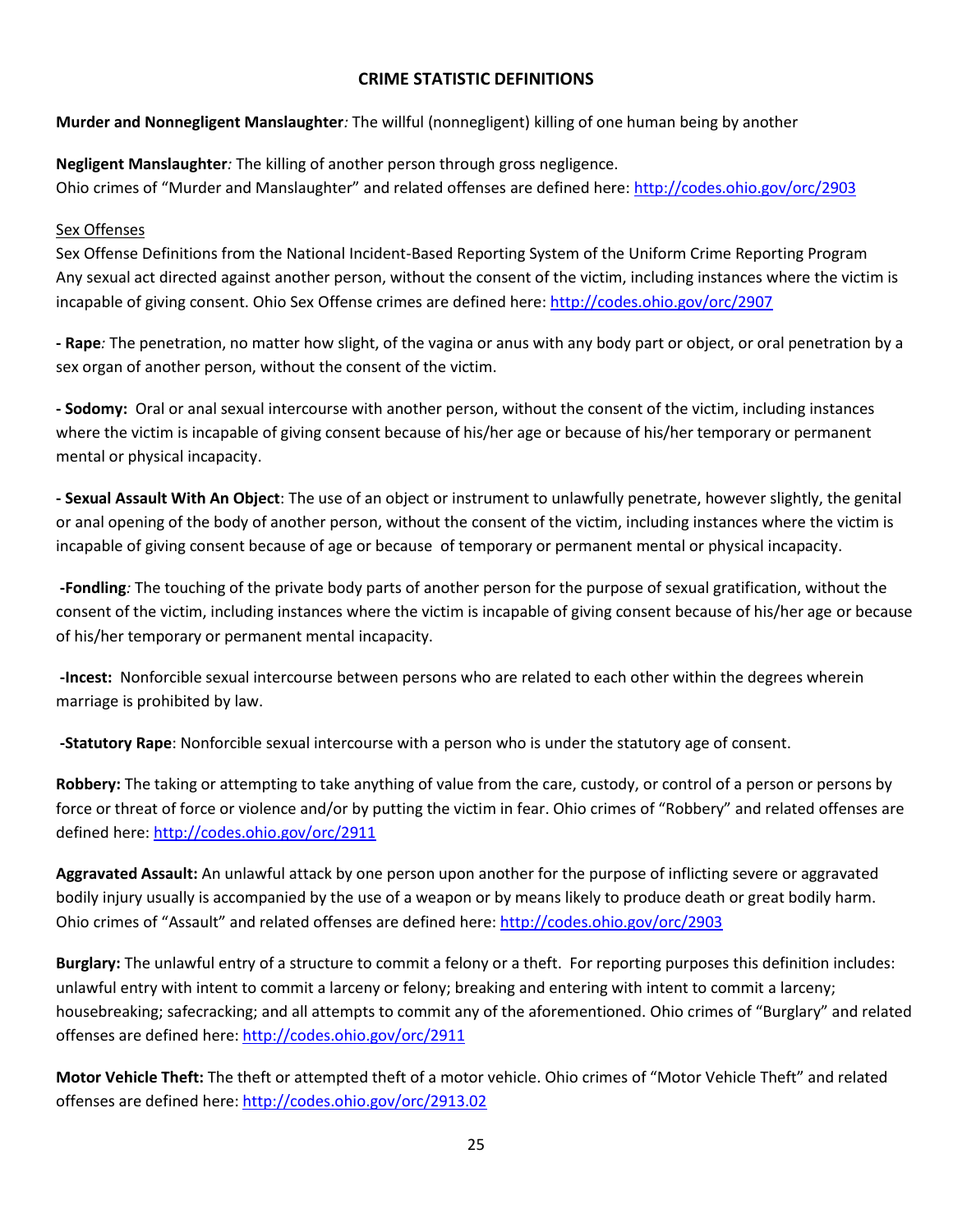# **CRIME STATISTIC DEFINITIONS (con't)**

**Arson:** Any willful or malicious burning or attempt to burn, with or without intent to defraud, a dwelling house, public building, motor vehicle or aircraft, personal property of another, etc. Ohio crimes of "Arson" and related offenses are defined here[: http://codes.ohio.gov/orc/2909](http://codes.ohio.gov/orc/2909)

**Dating Violence:** Violence committed by a person who is or has been in a social relationship of a romantic or intimate nature with the victim. The existence of such a relationship shall be determined based on the reporting party's statement with consideration of the length of the relationship, the type of relationship, and the frequency of interaction between the persons involved in the relationship. Dating violence includes, but is not limited to, sexual or physical abuse or the threat of such abuse. Dating violence does not include acts covered under the definition of domestic violence. \* Ohio does not define "Dating Violence" as a crime.

**Domestic Violence**: A felony or misdemeanor crime of violence committed by a current or former spouse Or intimate partner of the victim; by a person with whom the victim shares a child in common; by a person who is or has cohabitated with the victim as a spouse or intimate partner; by a person similarly situated to a spouse of the victim under the domestic or family violence laws of the jurisdiction in which the crime of violence occurred, or by any other person against an adult or youth victim who is protected from that person's acts under the domestic or family violence laws of the jurisdiction in which the crime of violence occurred. Ohio crimes of "Domestic Violence" and related offenses are defined here:<http://codes.ohio.gov/orc/2919.25>

**Stalking**: Engaging in a course of conduct directed at a specific person that would cause a reasonable person to fear for the person's safety or the safety of others; or suffer substantial emotional distress. Course of conduct means two or more acts, including, but not limited to, acts in which the stalker directly, indirectly, or through third parties, by any action, method, device, or means follows, monitors, observes, surveils, threatens, or communicates to or about, a person, or interferes with a person's property. Substantial emotional distress means significant mental suffering or anguish that may, but does not necessarily, require medical or other professional treatment or counseling. Reasonable person means a reasonable person under similar circumstances and with similar identities to the victim. Ohio crimes of "Menacing by Stalking" and related offenses are defined here:<http://codes.ohio.gov/orc/2903.211>

**Weapon Law Violations***:* The violation of laws or ordinances prohibiting the manufacture, sale, purchase, transportation, possession, concealment, or use of firearms, cutting instruments, explosives, incendiary devices, or other deadly weapons. Ohio crimes of "Weapons Offenses" and related offenses are defined here: <http://codes.ohio.gov/orc/2923>

**Drug Law Violations:** The violation of laws prohibiting the production, distribution, and/or use of certain controlled substances and the equipment or devices utilized in their preparation and/or use. The unlawful cultivation, manufacture, distribution, sale, purchase, use, possession, transportation, or importation of any controlled drug or narcotic substance. Arrests for violations of state and local laws, specifically those relating to the unlawful possession, sale, use, growing, manufacturing, and making of narcotic drugs. Ohio crimes of "Drug Offenses" and related offenses are defined here[: http://codes.ohio.gov/orc/2925](http://codes.ohio.gov/orc/2925)

**Liquor Law Violations:** The violation of state or local laws/ordinances prohibiting the manufacture, sale, purchase, transportation, possession, or use of alcoholic beverages, not including driving under the influence and drunkenness. Ohio crimes of "Liquor Offenses" and related offenses are defined here: <http://codes.ohio.gov/orc/2925>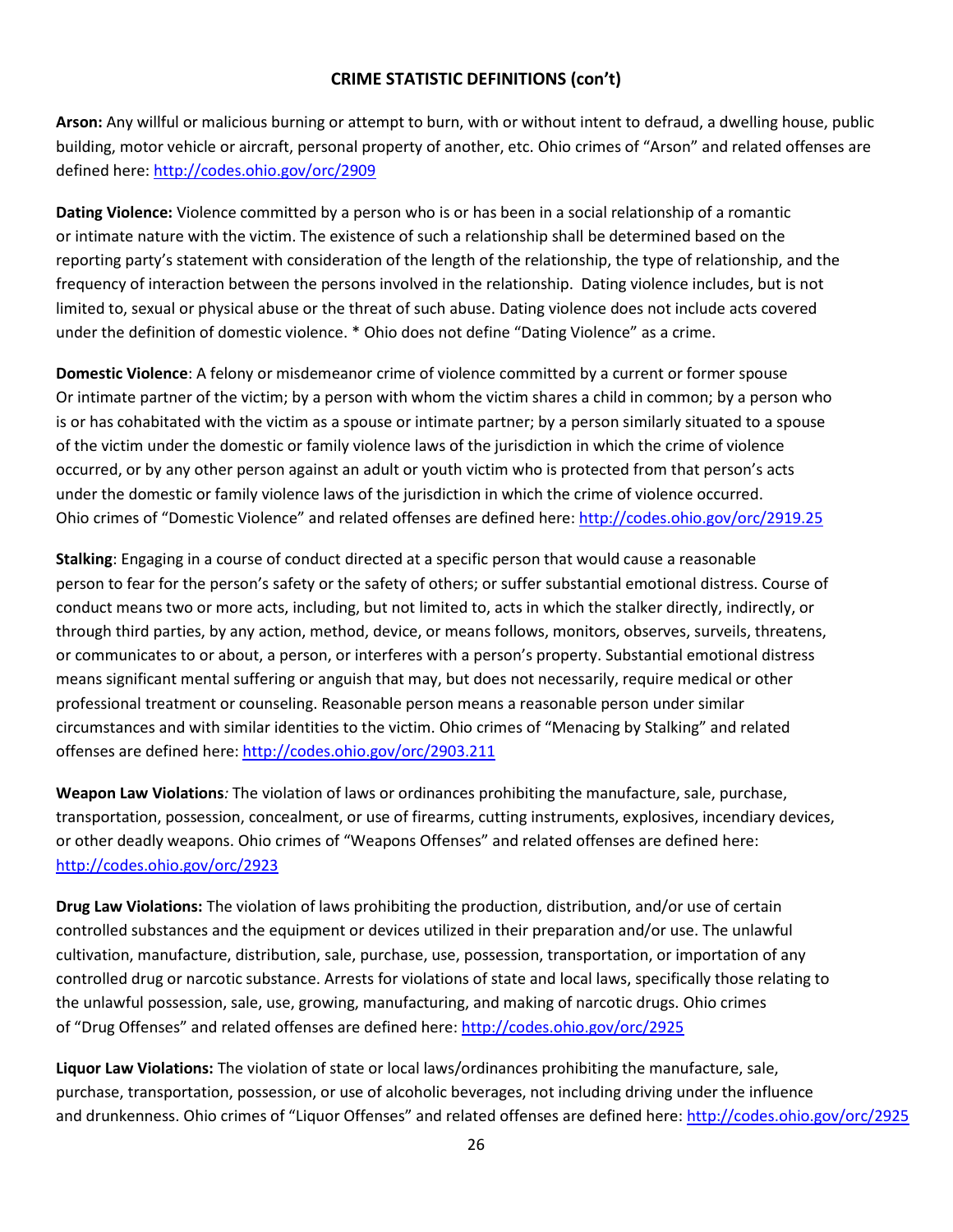#### **CAMPUS SEX CRIME PREVENTION ACT**

The 2000 Campus Sex Crime Prevention Act requires that certain convicted sex-offenders identify themselves to colleges and universities if they; a) attend classes, b) work on a college or university campus, or c) volunteer on a college or university campus. Colleges and universities are required inform their communities of where sex-offender information can be obtained.

In Cuyahoga County, information on registered sex-offenders is available from Sex-Offender Unit at (216) 443-5567 or by visiting the Sheriff's Office website a[t http://sheriff.cuyahogacounty.us/en-US/Sexual-Offender-Unit.aspx](http://sheriff.cuyahogacounty.us/en-US/Sexual-Offender-Unit.aspx)

Ohio information on registered sex offenders is at:<http://www.icrimewatch.net/index.php?AgencyID=55149&disc>

# **EMERGENCY COMMUNICATIONS**

# **Emergency Notification**

If an emergency situation arises which could pose an immediate threat to the health and safety of the JCU community, the University will issue an Emergency Notification. An Emergency Notification will describe the threat and give direction to recipients of the message. The JCUALERT text message system is the primary method of this emergency communication. Additionally, audible alarms, public address systems, campus phone and voice mail, e-mail, the University website, and other methods deemed appropriate for the situation will be used. Decisions on sending an alert, the methods and content, will be made by JCUPD supervision within the framework of the University's Emergency Management Plan.

#### *JCUAlert*

In emergency situations that pose an imminent risk to the University community, you will receive a text message alert. JCUAlert is the University's text messaging system that will instantly and simultaneously distribute both an e-mail and text message to registered users. The text message can be sent to cell phones, Blackberries, wireless PDAs, smart phones and satellite phones, and pagers. All students are enrolled in this system upon registration, and employees can register anytime. Employee's cell phone numbers are uploaded into the JCU Alert system several times per year.

#### *Audible Alarms*

In the event of an emergency that would require the evacuation of a building, the building's fire alarm may be activated. For a campus-wide evacuation, all building fire alarm systems may be activated simultaneously. John Carroll police or other first responders will direct you to campus evacuation shelters or other sites as necessary.

#### *Public Broadcast Systems*

In emergency situations when communication must be made to a group of people or those who are outside, a public broadcast system may be used. This may be done through building public address systems, emergency vehicle speakers, or by University officials with bullhorns.

#### *Campus Phone and Voicemail Systems*

In some emergencies you may be notified by the campus phone or a campus-wide voice mail. You may also be notified by phone if you are part of an administrative department phone tree.

#### *E-Mail System and Website*

In some emergencies you may be notified by a campus-wide e-mail. Additionally, there may be instructions, status reports or other information posted on the John Carroll website.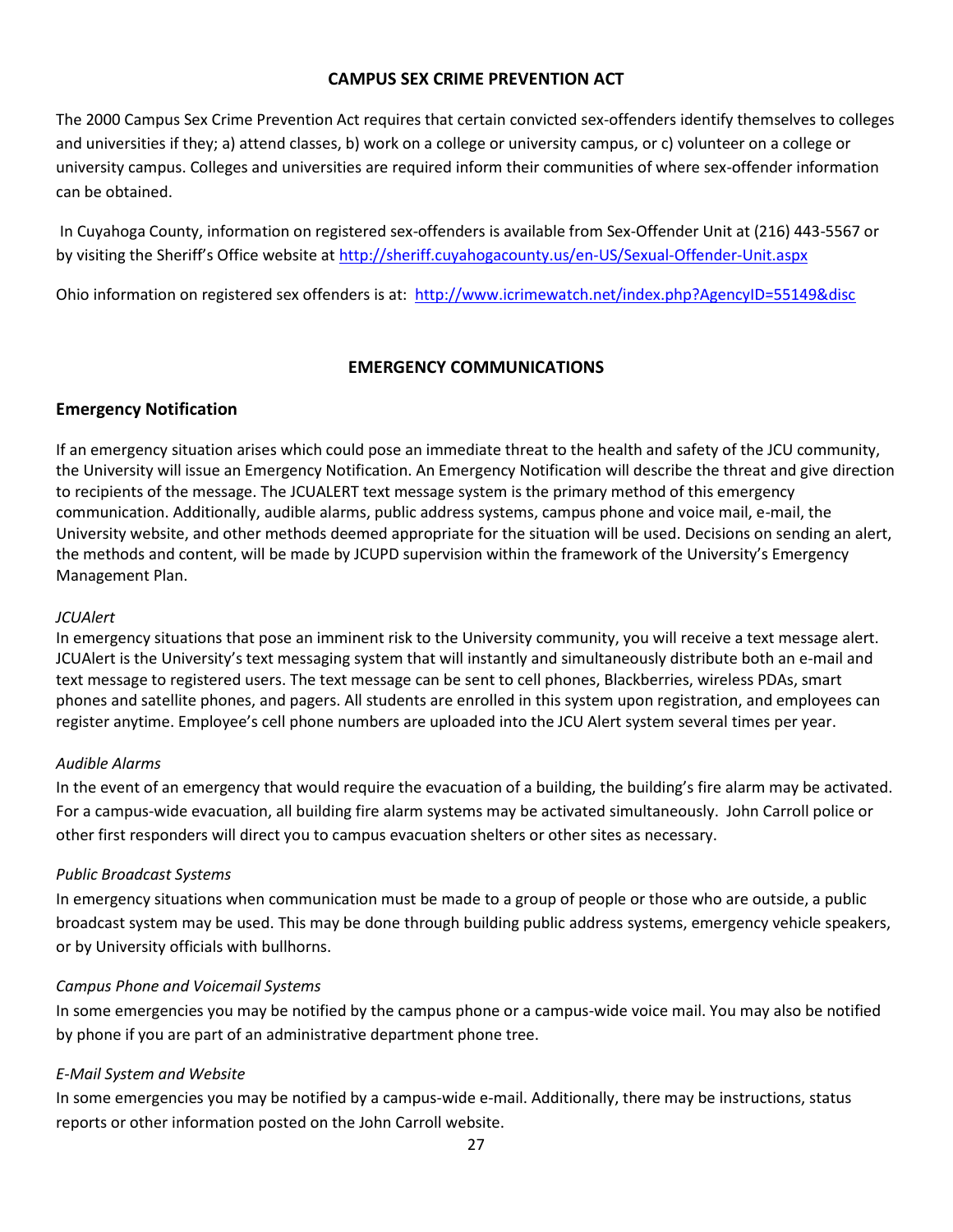# **Timely Warning**

If a crime occurs which could pose an ongoing risk to the safety of the JCU community, the University will issue a Timely Warning (Security Alert) to the campus. Information provided in a Security Alert includes a description of the crime, the date(s), time(s) and location(s) as well as suspect(s) description if known. Other relevant information may be included that will help protect and inform, but will not hinder investigation of the crime. JCUPD will issue a Security Alert once information from police or other sources are verified**.** 

A "*Security Alert*" (Timely Warning) will be issued when JCUPD is made aware of a crime that has occurred on or near campus that may pose a threat to the safety of the campus community. Examples include, but are not limited to: homicide, sexual assault, assault or robbery.

In addition to a security alert, a "*Security Advisory*" may be issued when a pattern of property theft has been identified on campus. Examples include but are not limited to: thefts from buildings or vehicles.

JCUPD works closely with the University Heights Police and other neighboring police agencies, sharing information regarding crimes and crime trends.

The JCUPD Chief, or designee, will consult with the Vice President for Student Affairs to make a determination on sending a timely warning/alert or advisory once information from police reports and/or other sources is verified. Other factors considered include: the immediate and long term safety of the campus community, privacy interests of persons involved and impact on police and university investigations. Names and other personal identifiers will not be used in the alerts or advisories.

Information provided in the alert or advisory will be: a description of the crime, the date(s), time(s) and location(s) as well as suspect(s) description if known. Other relevant information may be included that will help protect and inform, but will not hinder investigation of the crime. Prevention strategies and JCUPD contact information will also be provided. Alerts and advisories will be sent via e-mail, other appropriate media, and posted on the JCUPD web site: <http://sites.jcu.edu/css/>

# **DAILY CRIME LOGS**

A log, summarizing crimes reported to JCUPD, is posted at: <http://sites.jcu.edu/css/pages/crime-log/>. Hard copies are kept in the JCUPD office, RecPlex room 14. The log is updated within 48 hours of a report. Items included on the crime log are:

- 1. The nature of the crime
- 2. The date and time the incident occurred
- 3. The location of the crime
- 4. The disposition of the complaint, if known.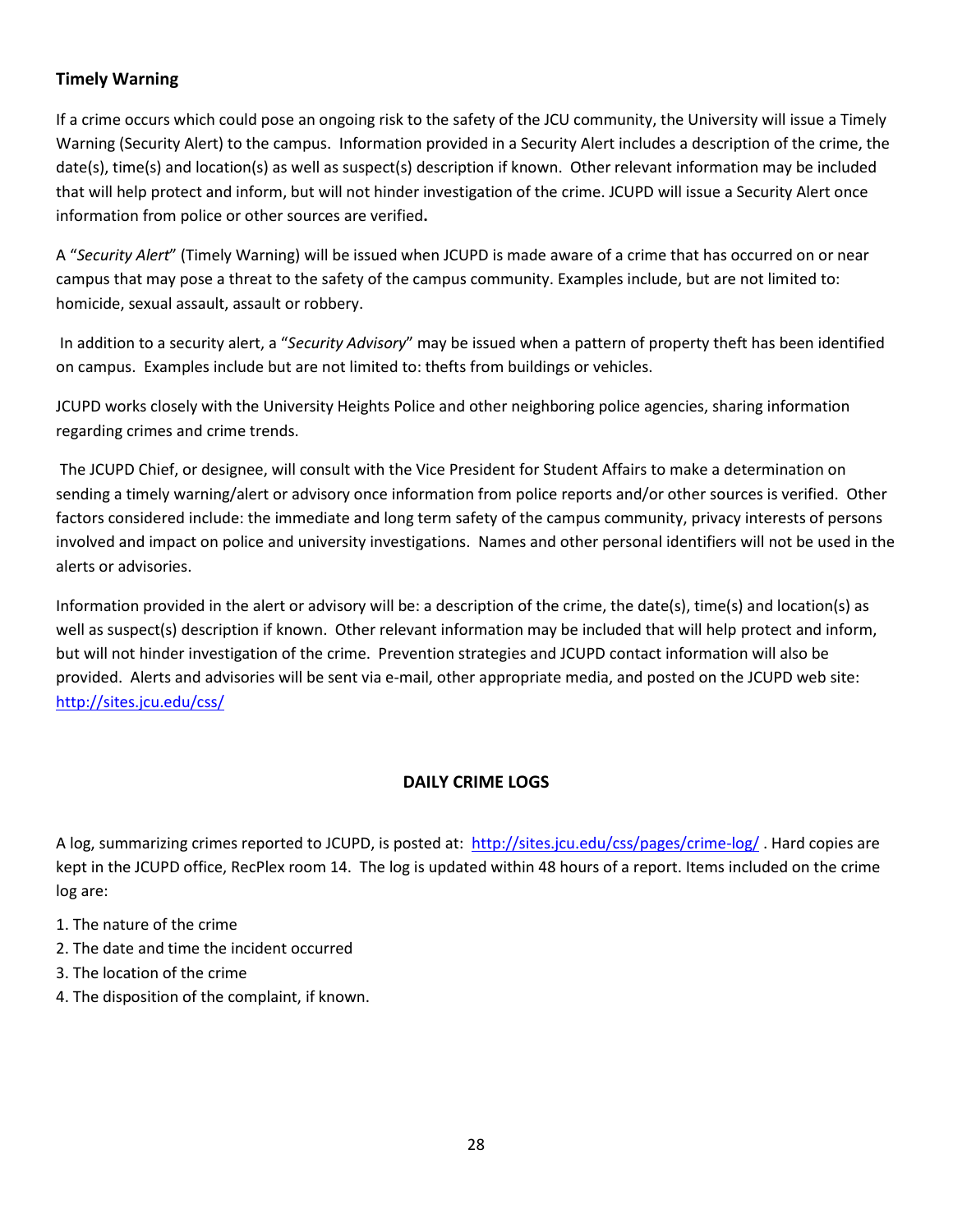### **FIRE SAFETY POLICIES AND STATISTICS**

Campus buildings are protected from fire by fire alarm systems in each building, which are monitored on campus by JCUPD dispatchers 24 hours a day, 7 days a week, 365 days a year. Strobes and horns or automated voice commands sound in each building to alert occupants that a fire condition exists. Alarms may be generated manually by pull stations, or automatically by smoke or duct detectors, and sprinklers in some buildings.

Once an alarm is received by JCUPD dispatchers, JCUPD officers are dispatched to the building to determine the exact location and cause of the alarm, as well as assist with building evacuation. During business hours, Facilities Services staff will also respond. The dispatcher will then call the local fire department to report the alarm. The dispatcher will continue to receive updates from the officers on scene and relay that information to responding fire units. JCUPD, facilities staff and local firefighters will work together to determine the cause of the alarm. These responders will take steps to resolve the cause of the alarm, including fighting the fire. Once the building is determined to be safe by the ranking fire department official on scene, occupants will be allowed to re-enter.

Building fire systems are inspected quarterly by facilities staff to ensure that fire detections devices (smoke detectors), fire annunciation devices (strobes/horns/voice commands) are working properly. Fire suppression systems (sprinklers, fume hood suppression systems) are inspected annually by qualified contractors. Fire extinguishers are checked monthly by facilities staff and tested annually by qualified contractors.

#### **Residence Hall Fire Safety Policies**

The following policies apply to students living in on-campus residence halls:

A fire safety program is conducted in each building during the fall semester. Additionally, fire drills are conducted in each residence hall each semester. Failing to evacuate the building during an alarm will result in disciplinary action. The University Heights Fire Marshall inspects each residence hall regularly. The Fire Marshall may enter any room without notification to determine if there is a violation of fire safety policies.

All fire alarms should be considered true indications of danger and the building must be evacuated as safely and quickly as possible. While staff will attempt to alert residents to leave, it is incumbent upon each person to take personal responsibility to exit the building. Staff will indicate when people may safely return inside.

Electrical appliances must be in compliance with the housing and fire codes of the City of University Heights. Each appliance must be UL approved. Approved appliances include stereos, computers, televisions, VCRs, DVD players, refrigerators (4.6 cubic feet or smaller), microwaves (1 cubic foot and 700 - 900 watts), blankets, fans, coffee makers, desk lights, hair dryers, and curling irons. Prohibited items include toasters, toaster ovens, hot plates, hot pots, sun lamps, electric skillets and woks, grills (including the George Foreman grill), oil popcorn poppers, space heaters, percolators, air conditioners, halogen bulb lamps, and potpourri burners. Only UL approved, circuit breaker type extension cords and power-strips may be used.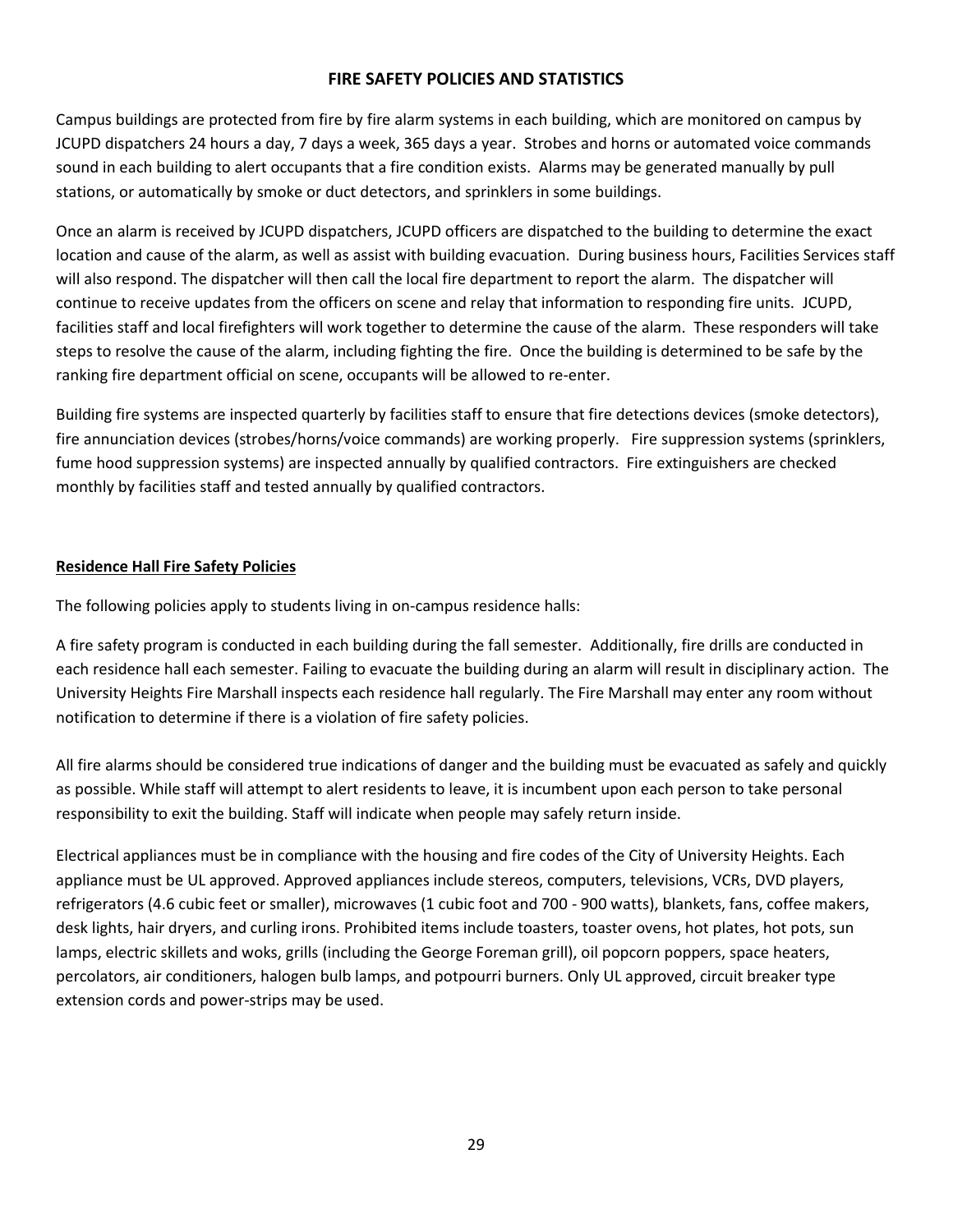# **FIRE SAFETY POLICIES AND STATISTICS (con't)**

### *What to do when a fire alarm sounds*

- Residents and their guests must evacuate the building immediately.
- Feel the door with the back of your hand to test for heat.
- Cover entire body with clothing, if possible, and carry an extra towel to protect face and hair.
- Close the room windows and leave the drapes/blinds open.
- Close and lock the door.
- Walk quickly and quietly.
- Leave the building by the nearest exit.
- Once outside the building, move away from the entrances, pair up with your roommate, move to the spot designated for your floor and do not block the street or parking lot.

#### *If you cannot leave your room because of heat or smoke:*

- Place a towel at the base of the door to prevent smoke from coming into the room.
- Hang a sheet out of the room window to indicate that you are there.
- Call x1234 to give JCUPD your location.

#### **Fire Safety Misconduct**

Causing a building to go into alarm falsely can carry grave consequences. Students may panic or may ignore the alarm believing it to be false. This may in turn cause students to become injured, overcome by smoke, or to lose their lives. Therefore, the University takes the actions of tampering with fire alarms, smoke detectors, sprinklers, and fire extinguishers which trigger an alarm very seriously.

The following will be considered as sufficient cause for immediate expulsion from the University:

*Intentionally setting a fire of any nature.* 

The following will be considered as sufficient cause for immediate suspension from the University:

- *Pulling a fire alarm when no danger is present.*
- *Tampering with smoke detectors or sprinkler systems resulting in triggering the alarm system.*

The following will be considered as sufficient cause for immediate removal from the residence halls for a designated period of time:

- *Misuse of fire extinguishers.*
- *Setting off fire crackers or similar incendiary devices.*
- *Tampering with the protective hood on fire alarm pull stations.*
- *Leaving candles lit and unattended.*
- *Removing batteries from a room smoke detector.*
- *Vandalizing exit signs.*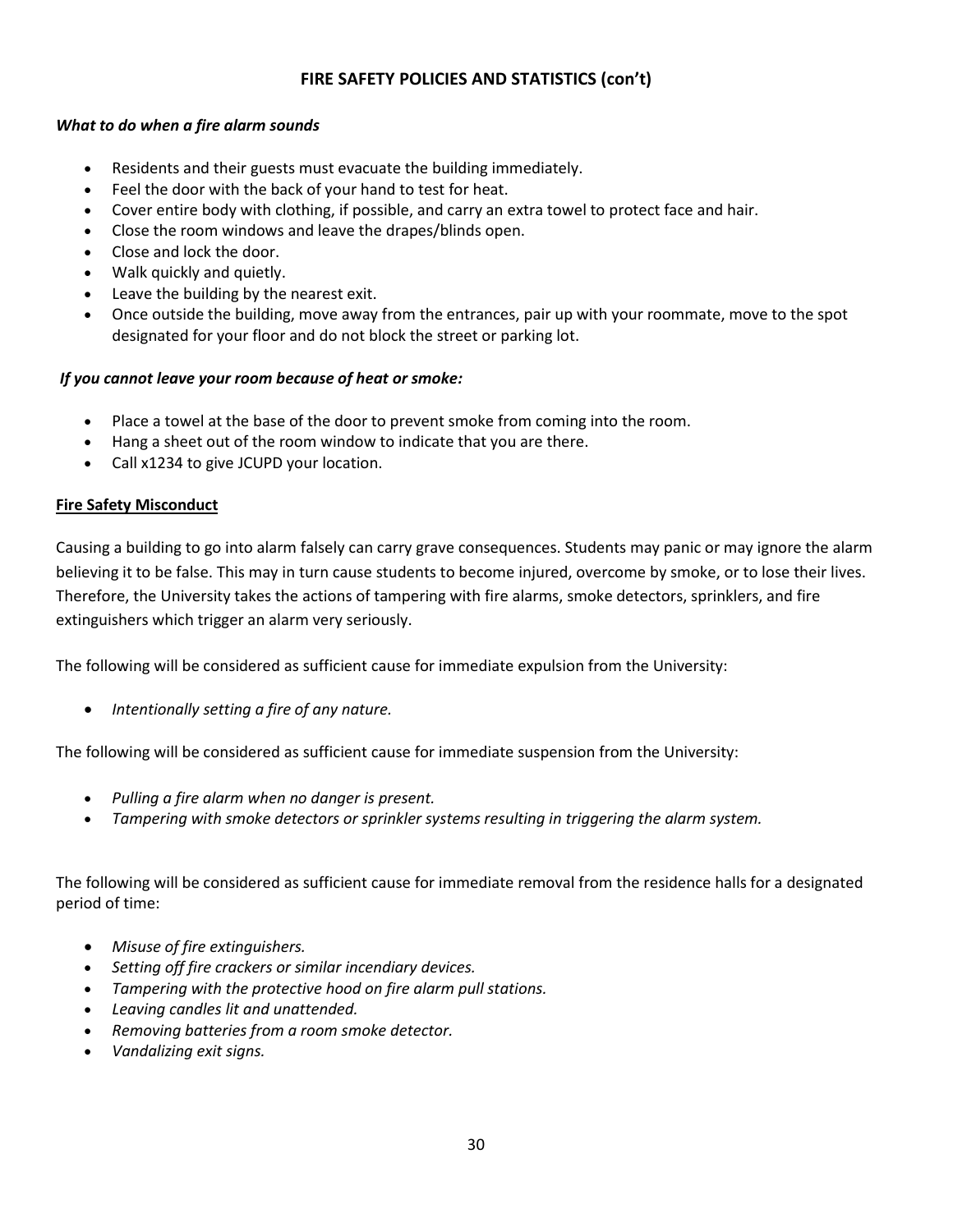# **2014 Fire Statistics**

| <b>RES HALL</b> | # of<br><b>Fires</b> | (Cause<br>of fire) | <b>Deaths</b><br>from fires | <b>Injuries</b><br><b>From fires</b> | <b>Damage</b><br>from fires | <b>Fire drills</b> | <b>Fire System</b>                                                                                            |
|-----------------|----------------------|--------------------|-----------------------------|--------------------------------------|-----------------------------|--------------------|---------------------------------------------------------------------------------------------------------------|
| <b>Bernet</b>   | $\mathbf 0$          | n/a                | $\mathbf 0$                 | $\mathbf 0$                          | \$0                         | $2$ /year          | Smoke detectors, sprinklers, and<br>pull stations monitored 24 hours<br>by Campus Safety dispatch.            |
| Campion         | $\mathbf 0$          | n/a                | $\mathbf 0$                 | $\mathbf 0$                          | \$0                         | $2$ /year          | Smoke detectors, partial<br>sprinklers, and pull stations<br>monitored 24 hours by Campus<br>Safety dispatch. |
| Dolan           | $\mathbf 0$          | n/a                | $\mathbf 0$                 | $\mathbf 0$                          | \$0                         | $2$ /year          | Smoke detectors and pull stations<br>monitored 24 hours by Campus<br>Safety dispatch.                         |
| Hamlin          | $\mathbf 0$          | n/a                | $\mathbf 0$                 | $\mathbf 0$                          | \$0                         | $2$ /year          | Smoke detectors, partial<br>sprinklers, and pull stations<br>monitored 24 hours by Campus<br>Safety dispatch. |
| Millor          | $\mathbf 0$          | n/a                | $\mathbf 0$                 | $\mathbf 0$                          | \$0                         | $2$ /year          | Smoke detectors and pull stations<br>monitored 24 hours by Campus<br>Safety dispatch.                         |
| Murphy          | $\mathbf 0$          | n/a                | $\mathbf 0$                 | $\mathbf 0$                          | \$0                         | $2$ /year          | Smoke detectors and pull stations<br>monitored 24 hours by Campus<br>Safety dispatch.                         |
| Pacelli         | $\mathbf 0$          | n/a                | $\mathbf 0$                 | $\mathbf 0$                          | \$0                         | $2$ /year          | Smoke detectors and pull stations<br>monitored 24 hours by Campus<br>Safety dispatch.                         |
| Sutowski        | $\mathbf 0$          | n/a                | $\mathbf 0$                 | $\mathbf 0$                          | \$0                         | $2$ /year          | Smoke detectors and pull stations<br>monitored 24 hours by Campus<br>Safety dispatch.                         |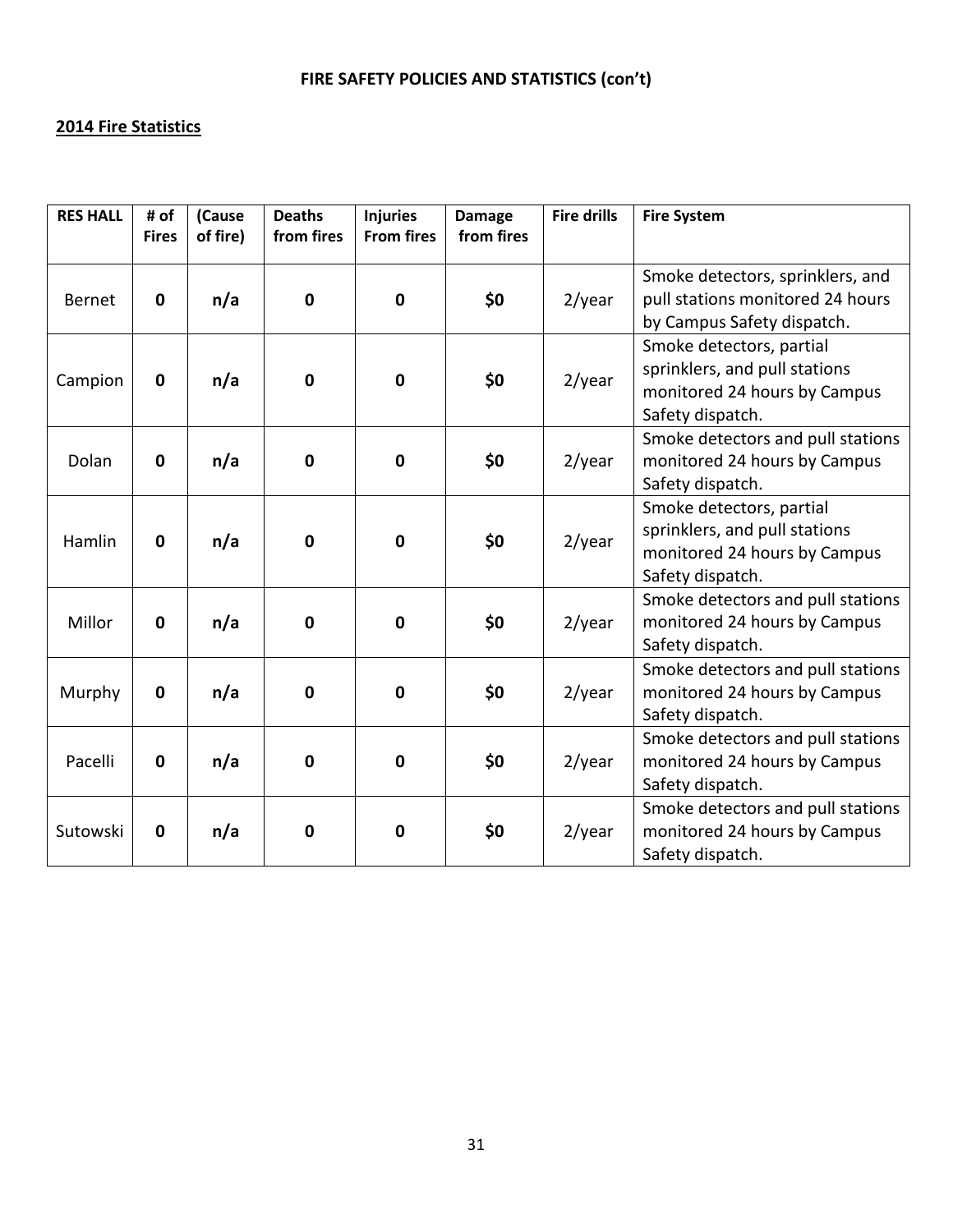#### **CAMPUS EMERGENCY RESPONSE AND EVACUATION POLICIES**

#### **General Emergency Preparedness**

Emergencies and disasters are unpredictable and often strike without warning. It is essential that all John Carroll faculty, staff, and students respond quickly and appropriately to emergency situations in order to reduce the risk of injury and property damage.

#### **EMERGENCY PHONE NUMBERS**

| John Carroll JCUPD                         | 216-397-1234        |
|--------------------------------------------|---------------------|
| John Carroll EMS                           | 216-397-1234        |
| John Carroll Facilities                    | 216-397-4314        |
| University Heights Fire Department and EMS | 911 or 216-321-2446 |
| University Heights Police                  | 911 or 216-932-1800 |

Note: The 9-1-1 emergency system can be accessed from office and residence hall phones. If you do call 9-1-1 for an emergency, please also call John Carroll police at extension 1234 immediately afterward. This will allow our police officers to meet, coordinate with, and direct emergency officials to the incident. If you cannot reach John Carroll police for some reason, call 9-1-1.

The best way to successfully navigate an emergency is to plan, prepare, and rehearse your response. If you are mindful, not fearful, you will be better able to make critical decisions during an emergency. Those who have been trained and/or planned, prepared, and rehearsed (mentally and physically) stand a much better chance of being able to react and respond in a manner that will keep them and others safe during an emergency situation.

*Remember, those in immediate danger are the real First Responders.*

| <b>Trained/Prepared</b>       | Untrained/Unprepared      |
|-------------------------------|---------------------------|
| Startle and fear              | Startle and fear          |
| Feel anxious                  | Panic                     |
| Recall what they have learned | Fall into disbelief       |
| Prepare to act as rehearsed   | Lost in denial            |
| Commit to action              | Descend into helplessness |

#### **Courses of Action During an Emergency Situation**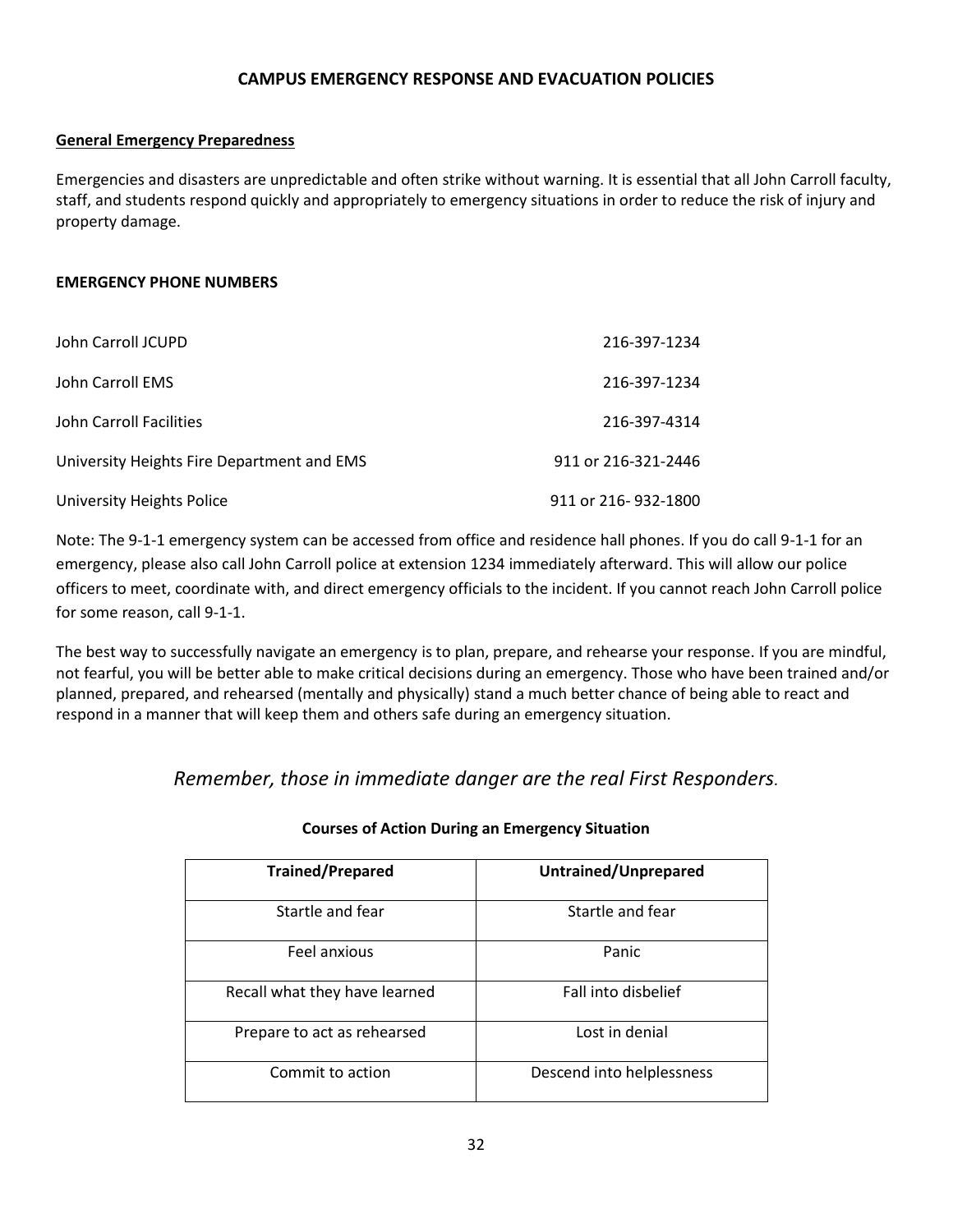### **CAMPUS EMERGENCY RESPONSE AND EVACUATION POLICIES (con't)**

#### **Building Evacuation**

Different emergencies require different evacuation strategies. . When evacuation is not indicated for the emergencies in this plan or by obvious circumstances, you should stay where you are until given direction by emergency personnel. The decision to evacuate is based on factors that give you the best chance of remaining safe and avoid putting you in a more harmful situation.

#### **When to Evacuate\***

- 1. Anytime you hear the fire alarm in your building.
- 2. If you smell smoke or know an actual fire is burning.
- 3. When instructed to do so by the CSS dispatcher, CSS officers or police, fire/EMS personnel.

\* Certain circumstances may prevent safe evacuation such as an injury, disability or physical obstruction. If this is the case, move away from the danger and find shelter in place in an area with a window to allow rescue. Try to notify rescuers of your location, i.e. telephone, e-mail, text message, hanging a towel or other object out of a window.

#### **When not to Evacuate (Shelter in Place) \*\***

- 1. When a tornado warning is sounded (find appropriate shelter within your building).
- 2. During a hostile intruder situation.
- 3. During a hostage/barricade situation.
- 4. During a power failure.
- 5. When instructed not to evacuate by CSS dispatcher, CSS officers or police, fire/EMS personnel.

\*\* Certain circumstances may require evacuation when you otherwise would not evacuate. If you personally encounter a hostile intruder or hostage/barricade situation and you can readily flee the building (evacuate) for your personal safety, flee the building.

#### **What to Do if You Must Evacuate**

- 1. Listen carefully to instructions of emergency personnel.
- 2. Close the door as you leave and do not try to gather materials on the way out, leave quickly.
- 3. Keep talking to a minimum.
- 4. Exit via stairwells, not elevators.
- 5. Alert emergency personnel of any disabled or injured persons who need assistance.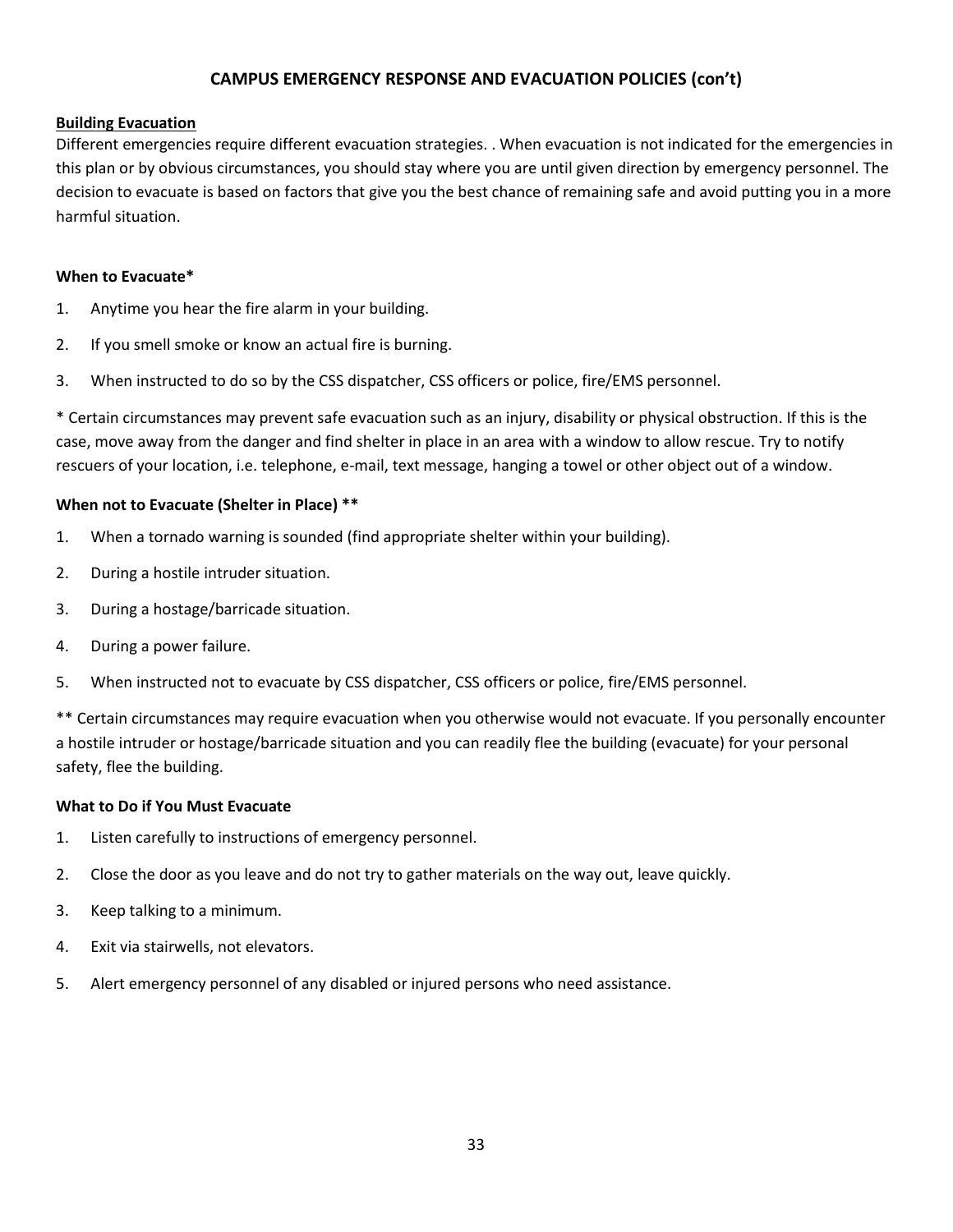# **CAMPUS EMERGENCY RESPONSE AND EVACUATION POLICIES (con't)**

#### **Area Evacuation**

Certain emergencies may affect a specific building or area of campus. In this case, persons in those buildings/areas will be evacuated to a predetermined site nearby. Depending on circumstances, emergency personnel may need to direct you to a secondary evacuation site. The evacuation shelter sites are listed below.

| <b>Building/Area</b>         | <b>Primary Evacuation Shelter</b>         | <b>Secondary Evacuation Shelter</b>       |
|------------------------------|-------------------------------------------|-------------------------------------------|
|                              |                                           |                                           |
| All Residence Halls,         | RecPlex                                   | <b>Administration Building</b>            |
| courtyards/green space       | (DeCarlo Varsity Center & Intramural Gym) | (Kulas Auditorium & hallways)             |
|                              |                                           |                                           |
| lShula Stadium & Athletic    | RecPlex                                   | <b>Administration Building</b>            |
| fields East of Belvoir Blvd. | (DeCarlo Varsity Center & intramural Gym) | (Kulas Auditorium and hallways)           |
| Rodman Hall                  | <b>Administration Building</b>            | RecPlex                                   |
|                              | (Kulas Auditorium and hallways)           | (DeCarlo Varsity Center & intramural Gym) |
| Administration Building      | Dolan Science Center                      | RecPlex                                   |
| (includes O'Malley Center    | (Muldoon Atrium & O'Connel Reading rm.)   | (DeCarlo Varsity Center & Intramural Gym) |
| and Boler School)            |                                           |                                           |
| Grasselli Library/           | Dolan Science Center                      | <b>Administration Building</b>            |
| <b>Breen Learning Center</b> | (Muldoon Atrium & O'Connel Reading rm.)   | (Kulas Auditorium and hallways)           |
| Dolan Science Center         | <b>Administration Building</b>            | RecPlex                                   |
|                              | (Kulas Auditorium and hallways)           | (DeCarlo Varsity Center & Intramural Gym) |
| <b>IGreen Road Annex</b>     | <b>Heinens</b>                            | As instructed by emergency personnel      |
|                              | (await transport to RecPlex)              |                                           |

#### **Campus Evacuation**

An emergency that dictates the evacuation of the entire University might be handled in conjunction with the emergency procedures of the City of University Heights and surrounding communities. In the unlikely event that a campus evacuation is necessary, you will be directed to leave the University in the following manner.

#### **If You Drive to Campus**

- 1. Take your normal route to your vehicle.
- 2. Leave the campus area via these suggested routes: Warrenville Center Road, Belvoir Road, Green Road, Fairmont Boulevard, Cedar Road, Mayfield Road.

Note: Egress to Carroll Blvd., Miramar Blvd. and E. Washington Street may be available thru JCU's emergency gates.

If the City of Cleveland is also evacuating, all major Cleveland streets, such as Euclid Avenue, Chester, and Carnegie, will be eastbound only from downtown. Police may direct traffic in other ways dependant on circumstances.

#### **If You Take Public Transportation or Reside On Campus**

- 1. Go to the nearest RTA station to take a bus or rapid away from the area. RTA/mass transit will be on a rush hour status unless circumstances prohibit mass transit operations.
- 2. If mass transit is not available, you will be directed to the Intramural Gym in the RecPlex fro further instructions.